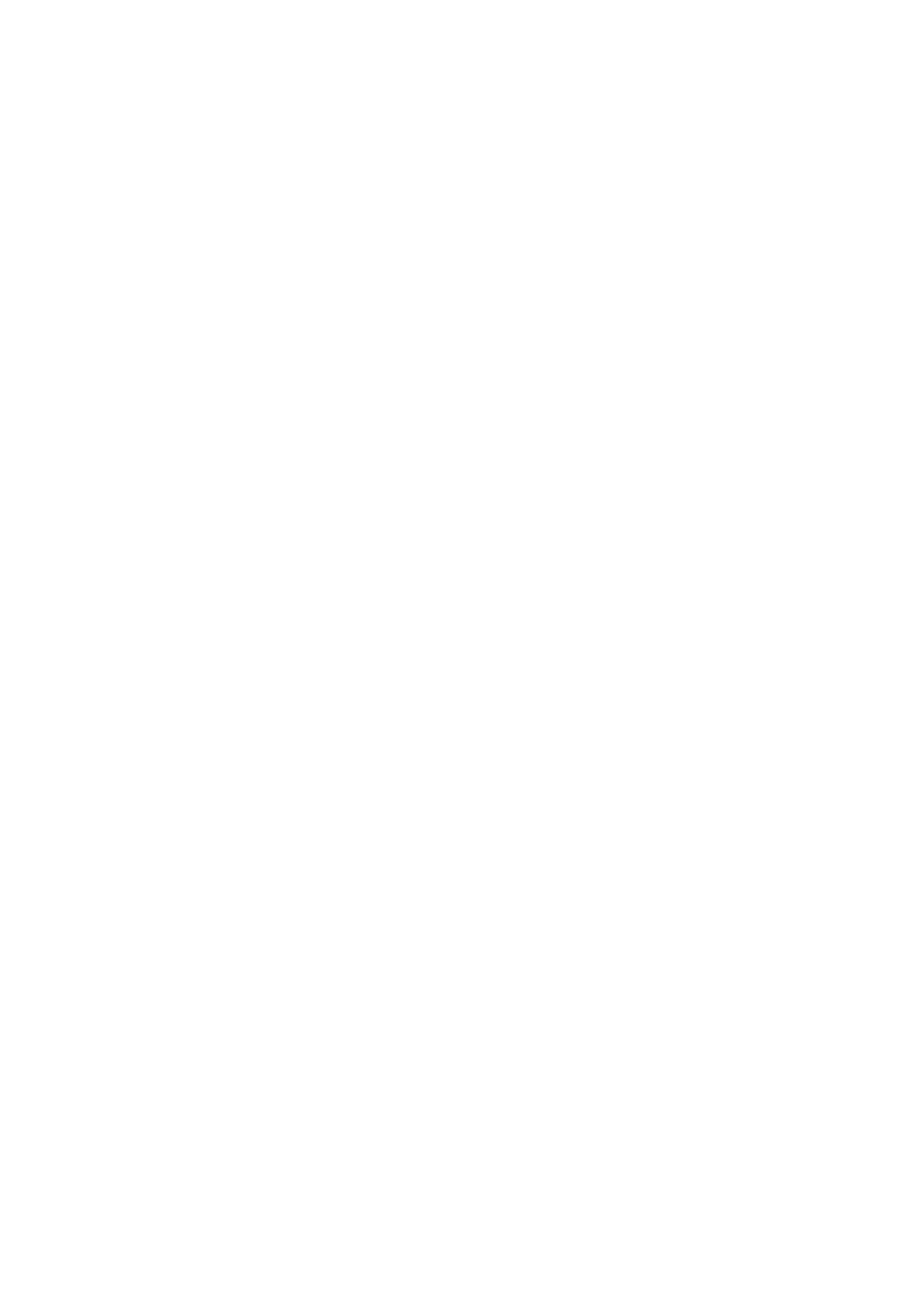## Table of contents

| 1. | <b>Team</b>                                                                                                                                                                                                                    |                       |
|----|--------------------------------------------------------------------------------------------------------------------------------------------------------------------------------------------------------------------------------|-----------------------|
| 2. |                                                                                                                                                                                                                                |                       |
|    | 2.1.<br>Presentation                                                                                                                                                                                                           |                       |
|    | 2.2.<br>Highlights                                                                                                                                                                                                             | $\overline{2}$        |
|    | Foundation: Finding Short Lattice Vectors Within Mordell's Inequality<br>2.2.1.                                                                                                                                                | $\overline{2}$        |
|    | Cryptanalysis: Cryptanalysis of SFLASH<br>2.2.2.                                                                                                                                                                               | $\overline{2}$        |
| 3. | Scientific Foundations (1) contain the control of the control of the control of the control of the control of the control of the control of the control of the control of the control of the control of the control of the con | 3                     |
|    | 3.1.<br>Provable Security                                                                                                                                                                                                      | 3                     |
|    | 3.2.<br>Cryptanalysis                                                                                                                                                                                                          | $\overline{4}$        |
|    | 3.3.<br>Symmetric Cryptography                                                                                                                                                                                                 | 5                     |
| 4. |                                                                                                                                                                                                                                |                       |
|    | <b>Hash Functions</b><br>4.1.                                                                                                                                                                                                  | 5                     |
|    | 4.2.<br><b>Stream Ciphers</b>                                                                                                                                                                                                  | 6                     |
|    | 4.3.<br>Anonymity and Privacy                                                                                                                                                                                                  | 6                     |
|    | Copyright Protection<br>4.4.                                                                                                                                                                                                   | 6                     |
|    | Password-based Cryptography<br>4.5.                                                                                                                                                                                            | 6                     |
|    | 4.6.<br>Cryptanalysis                                                                                                                                                                                                          | 6                     |
| 5. |                                                                                                                                                                                                                                | 7                     |
|    | 5.1.<br>Foundations                                                                                                                                                                                                            | 7                     |
|    | 5.2.<br>Cryptanalysis (Mathematical)                                                                                                                                                                                           | $\overline{7}$        |
|    | 5.3.<br>Cryptanalysis (Symmetric)                                                                                                                                                                                              | 8                     |
|    | 5.4.<br>Cryptanalysis (Side-Channel)                                                                                                                                                                                           | 9<br>9                |
|    | 5.5.<br><b>New Primitives</b><br>Hardware                                                                                                                                                                                      |                       |
|    | 5.6.                                                                                                                                                                                                                           | 10<br>$\overline{10}$ |
| 6. | 6.1.<br><b>Contracts with Industrial Partners</b>                                                                                                                                                                              | 10                    |
|    | 6.2.<br>Grants from Industry                                                                                                                                                                                                   | 12                    |
| 7. |                                                                                                                                                                                                                                | <b>12</b>             |
|    | 7.1.<br><b>National Initiatives</b>                                                                                                                                                                                            | 12                    |
|    | 7.2.<br><b>National Grants</b>                                                                                                                                                                                                 | 13                    |
|    | 7.3.<br><b>Editorial Boards</b>                                                                                                                                                                                                | 13                    |
|    | 7.4.<br><b>Program Committees</b>                                                                                                                                                                                              | 13                    |
|    | Responsibilities<br>7.5.                                                                                                                                                                                                       | 14                    |
|    | Board of International Organizations<br>7.5.1.                                                                                                                                                                                 | 14                    |
|    | French Research Community<br>7.5.2.                                                                                                                                                                                            | 14                    |
| 8. |                                                                                                                                                                                                                                | 14                    |
|    | 8.1.<br>Teaching                                                                                                                                                                                                               | 14                    |
|    | 8.2.<br>Ph.D./Habilitation Committees                                                                                                                                                                                          | 14                    |
|    | 8.3.<br>Participation to Workshops and Conferences                                                                                                                                                                             | 15                    |
|    | 8.4.<br><b>Seminar Presentations</b>                                                                                                                                                                                           | 16                    |
|    | 8.5.<br><b>Distinctions</b>                                                                                                                                                                                                    | 16                    |
|    | 8.6.<br><b>Visiting Researchers</b>                                                                                                                                                                                            | 16                    |
| 9. |                                                                                                                                                                                                                                | . 16                  |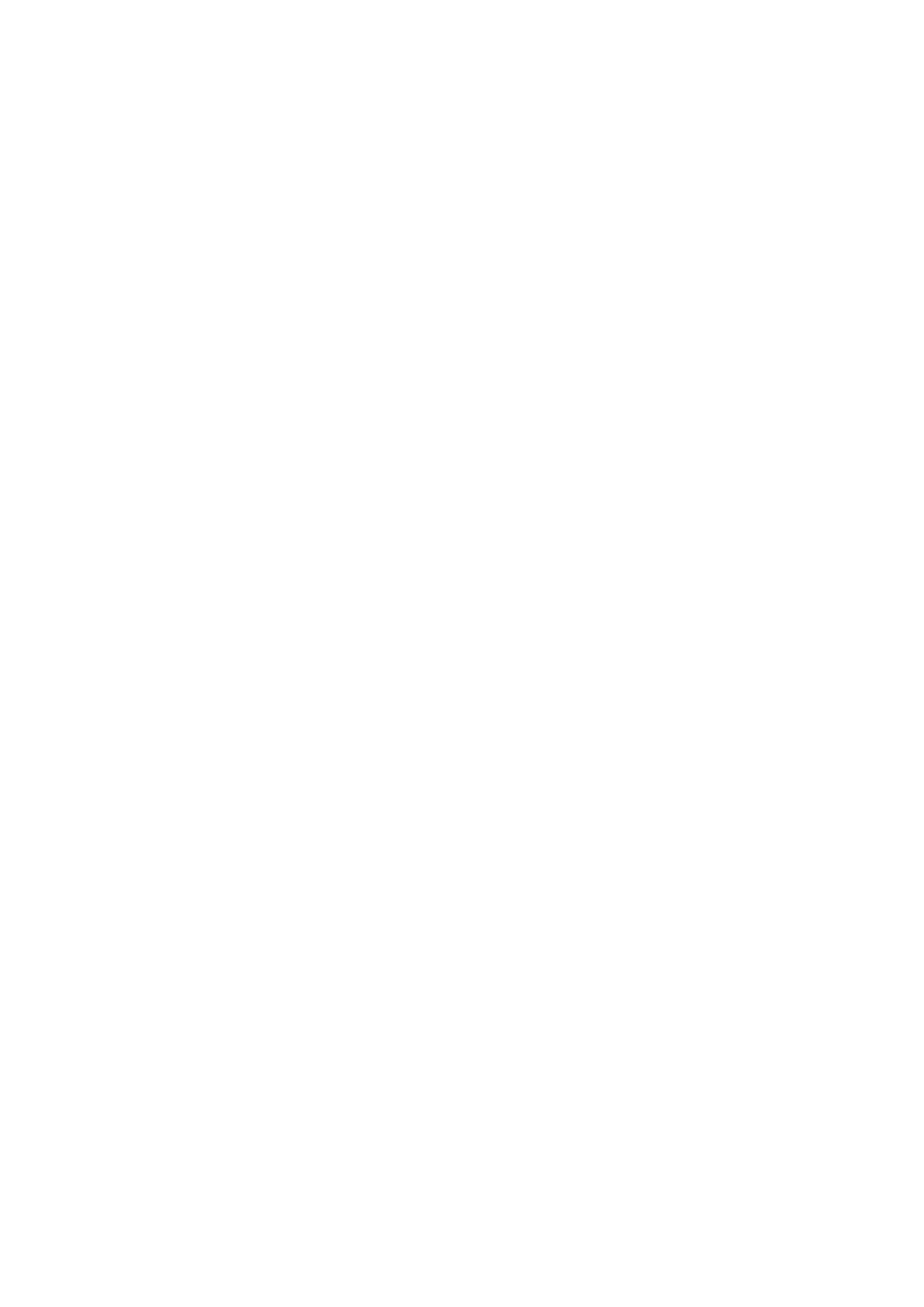## 1. Team

#### <span id="page-4-0"></span>Research Scientist

Michel Abdalla [ CR, CNRS ] Phong Nguyen [ DR, INRIA, HdR ] David Pointcheval [ DR, CNRS, Team Leader, HdR ]

#### Faculty Member

Pierre-Alain Fouque [ Assistant Professor, ENS ] David Naccache [ Professor, University Paris II, HdR ] Jacques Stern [ Professor, ENS, On leave, HdR ] Damien Vergnaud [ Assistant Professor, ENS ] Jean Vuillemin [ Professor, ENS, HdR ]

#### PhD Student

Charles Bouillaguet [ Fondation EADS grant ] Céline Chevalier [ AMN grant ] Cécile Delerablée [ CIFRE grant – Orange Labs R&D ] Georg Fuchsbauer [ EADS grant ] Nicolas Gama [ AMN grant ] Malika Izabachène [ University Paris 7 grant ] Serge Lefranc [ DGA ] Gaëtan Leurent [ DGA grant ] Eric Levieil [ DGA grant ] Delphine Masgana [ DGA ] Méhdi Tibouchi Sébastien Zimmer [ DGA ]

#### Post-Doctoral Fellow

Aurélie Bauer [ DGA grant ] Christophe de Cannière [ Chaire ENS – France Télécom grant ] Julien Cathalo [ Université Catholique de Louvain-la-Neuve, Belgique ] Orr Dunkelman [ Chaire ENS – France Télécom grant ] Émeline Hufschmitt [ ANR grant ]

#### Administrative Assistant

Nathalie Gaudechoux [ INRIA ] Joëlle Isnard [ Administrative Head DI, ENS ]

## <span id="page-4-1"></span>2. Overall Objectives

## 2.1. Presentation

<span id="page-4-2"></span>Cryptographic algorithms are the equivalent of locks, seals, security stamps and identification documents on the Internet. They are essential to protect our on-line bank transactions, credit cards, medical and personal information and to support e-commerce and e-government. They come in different flavors. Encryption algorithms are essential to protect sensitive information such as medical data, financial information and Personal Identification Numbers (PINs) from prying eyes. Digital signature algorithms (in combination with hash functions) replace hand-written signatures in electronic transactions. A similar role can be played by MAC algorithms. Identification protocols allow to securely verify the identity of the party at the other end of the line. Therefore, cryptology is a research area with a high strategic impact for industries, individuals, and for the society as a whole.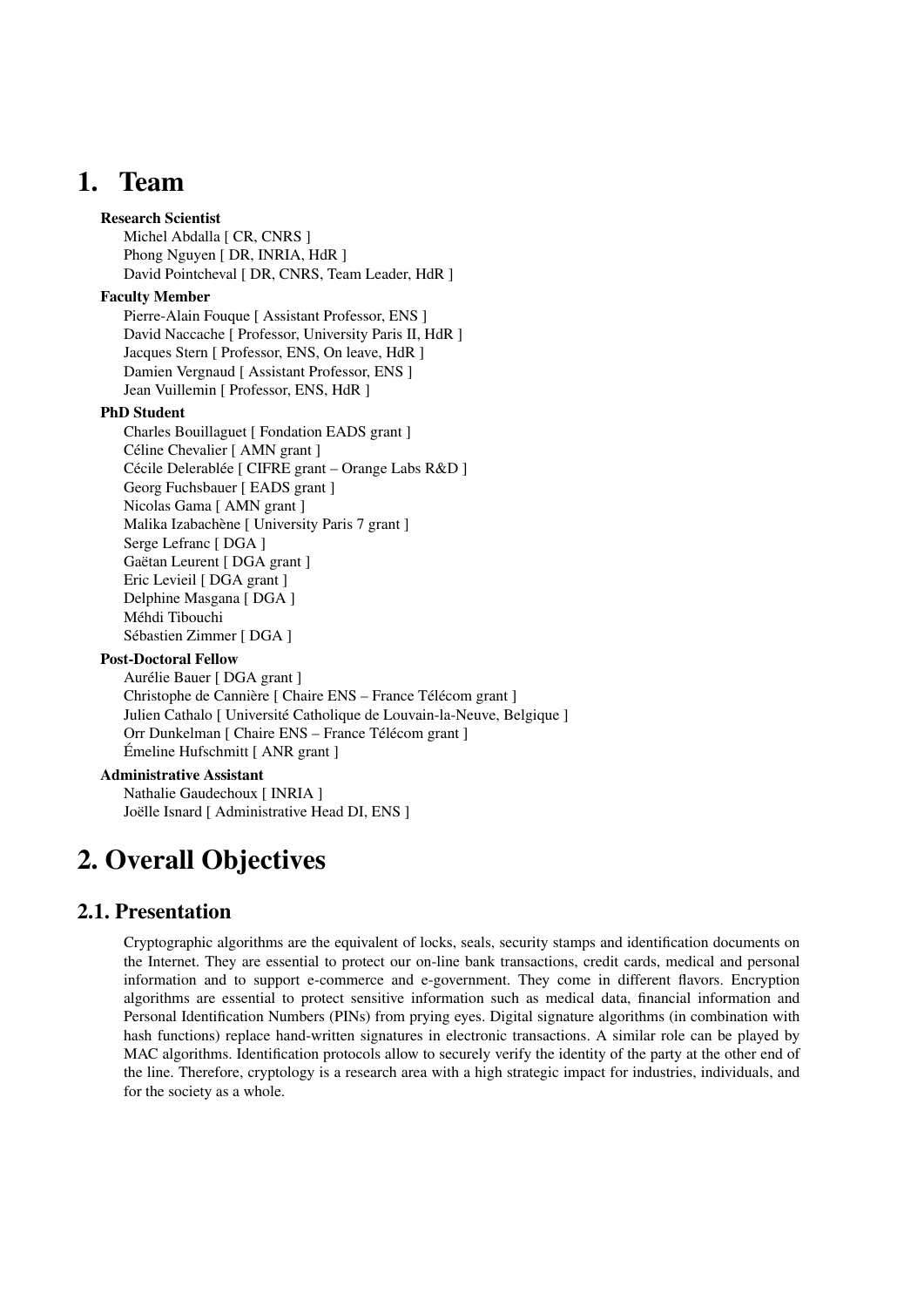The research activity of the project-team CASCADE addresses the following topics, which cover almost all the domains that are currently active in the international cryptographic community:

- 1. Design and provable security, for
	- signature schemes
	- public-key encryption schemes
	- identity-based encryption schemes
	- key agreement protocols
	- group-oriented protocols
- 2. Attacks, using
	- side-channels
	- algebraic techniques
- <span id="page-5-0"></span>3. Design and analysis of symmetric schemes

## 2.2. Highlights

#### *2.2.1. Foundation: Finding Short Lattice Vectors Within Mordell's Inequality*

<span id="page-5-1"></span>The shortest vector problem (SVP) in a lattice is a famous NP-hard problem of interest to both public-key cryptography and public-key cryptanalysis. Despite its importance, extremely few algorithms are known. This article presents the best polynomial-time algorithm known for approximating SVP. The algorithm, called slide reduction, has a natural interpretation: it can be viewed as an algorithmic version of a mathematical inequality proved by Mordell back in 1944.

The first polynomial-time algorithm for approximating SVP is the celebrated LLL algorithm, published by Lenstra, Lenstra and Lovász in 1982, and referenced by thousands of articles since: the historical applications of LLL were integer programming in fixed dimension, factoring polynomial with rational coefficients, and Diophantine approximation. The LLL algorithm is arguably best described as an algorithmic version of a mathematical inequality discovered by Hermite in 1850, which proved the existence of a constant related to lattice packings, now known as Hermite's constant. The principles and the worst-case output quality of the LLL algorithm are tightly related to Hermite's inequality.

In 1944, Mordell found a simple generalization of Hermite's inequality, which gave rise to better upper bounds on Hermite's constant. This article presents the first true algorithmic analogue of Mordell's inequality: the algorithm is to Mordell's inequality what LLL is to Hermite's inequality. As such, the new algorithm can be viewed as the "right" blockwise generalization of the LLL algorithm. Furthermore, it is simpler than previous blockwise generalizations of LLL, and a tight worst-case analysis is known.

### *2.2.2. Cryptanalysis: Cryptanalysis of SFLASH*

<span id="page-5-2"></span>Multivariate cryptography is a field of public-key cryptography which provides alternative schemes to RSA or Discrete-Log based schemes. The advantages of these schemes are twofold: they are extremely fast, even on low power devices since no cryptographic coprocessor is needed; and their security is related to a problem for which no quantum polynomial time algorithm is known. In 2003, the NESSIE project thus recommended the SFLASH signature scheme as a good scheme with high security level. This scheme has been proposed by Patarin, Goubin and Courtois in 2001. In multivariate cryptography, the public key is a system of multivariate polynomials over a small finite field. To sign a message with SFLASH, a trapdoor allows the legitimate user to invert the system, while the verification is very easy since it only requires to evaluate the system. The projectteam CASCADE proposed in 2007 two attacks against SFLASH. These attacks are very efficient in practice since they require 3 minutes to break the parameters. The attacks allow an adversary to find a signature for any message. They only use linear and bilinear algebra and are based on some properties of the differential functions associated to the system of the public key. Studying the differential functions has also been proposed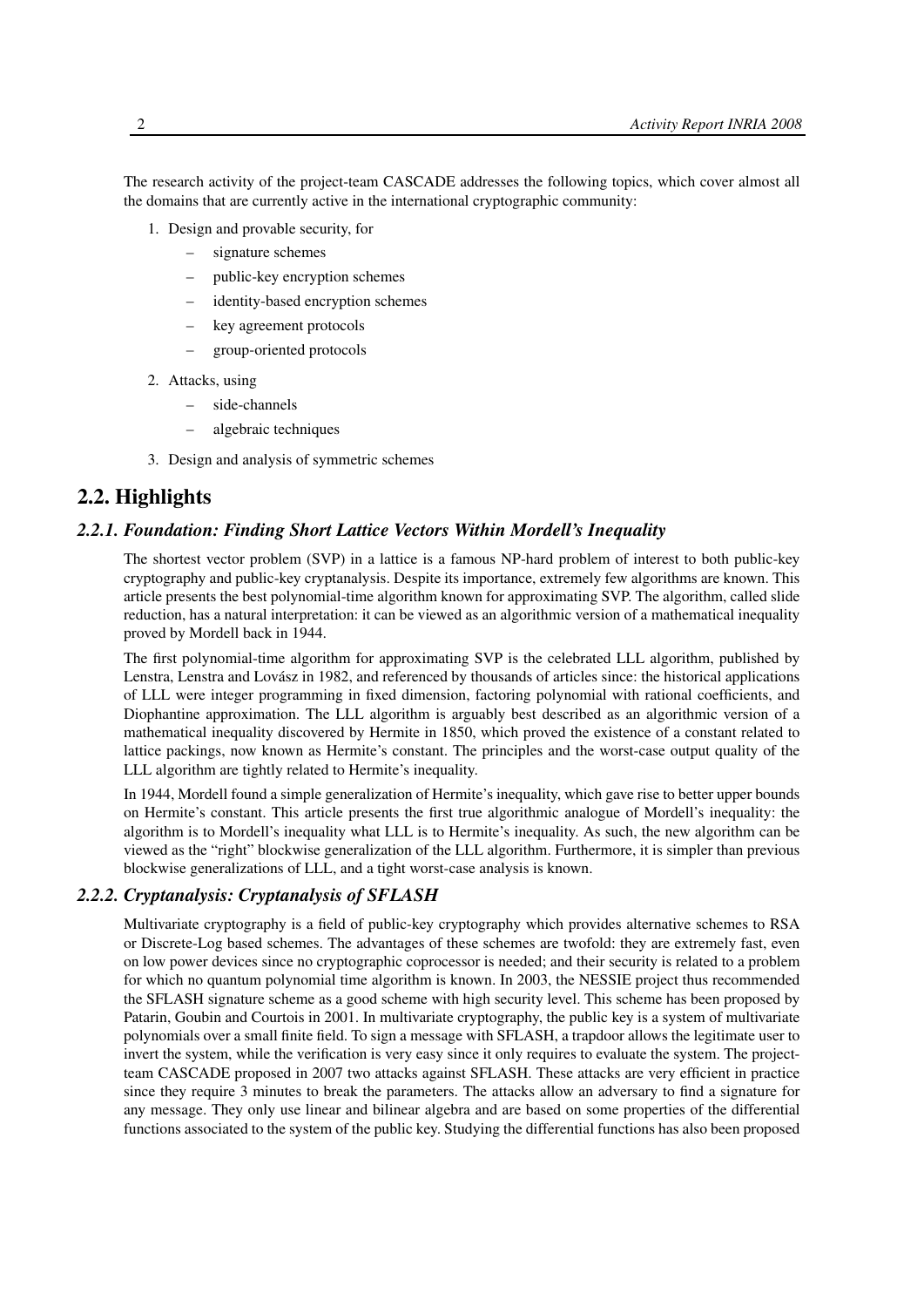by the project-team CASCADE in 2005 and allowed to cryptanalyze an encryption scheme whose security is related those of the SFLASH signature scheme. Finally, these attacks were recently extended and allow to recover equivalent secret keys on SFLASH and on other traitor tracing schemes based on other multivariate problems.

## <span id="page-6-0"></span>3. Scientific Foundations

## 3.1. Provable Security

<span id="page-6-1"></span>Since the beginning of public-key cryptography, with the seminal Diffie-Hellman paper [\[69\]](#page-25-0), many suitable algorithmic problems for cryptography have been proposed and many cryptographic schemes have been designed, together with more or less heuristic proofs of their security relative to the intractability of the underlying problems. However, many of those schemes have thereafter been broken. The simple fact that a cryptographic algorithm withstood cryptanalytic attacks for several years has often been considered as a kind of validation procedure, but schemes may take a long time before being broken. An example is the Chor-Rivest cryptosystem [\[68\]](#page-24-0), based on the knapsack problem, which took more than 10 years to be totally broken [\[96\]](#page-27-0), whereas before this attack it was believed to be strongly secure. The same happened more recently with multivariate cryptography [\[76\]](#page-25-1), [\[88\]](#page-26-0), [\[90\]](#page-26-1), [\[89\]](#page-26-2), [\[87\]](#page-26-3), [\[71\]](#page-25-2), [\[70\]](#page-25-3) and [\[38\]](#page-22-0). In most of the recent cases, the project-team CASCADE was leading the cryptanalysis. As a consequence, the lack of attacks at some time should never be considered as a full security validation of the proposal.

A completely different paradigm is provided by the concept of "provable" security. A significant line of research has tried to provide proofs in the framework of complexity theory (a.k.a. "reductionist" security proofs): the proofs provide reductions from a well-studied problem (factoring, RSA or the discrete logarithm) to an attack against a cryptographic protocol. At the beginning, researchers just tried to define the security notions required by actual cryptographic schemes, and then to design protocols which could achieve these notions. The techniques were directly derived from complexity theory, providing polynomial reductions. However, their aim was essentially theoretical. They were indeed trying to minimize the required assumptions on the primitives (one-way functions or permutations, possibly trapdoor, etc) [\[75\]](#page-25-4), without considering practicality. Therefore, they just needed to design a scheme with polynomial-time algorithms, and to exhibit polynomial reductions from the basic mathematical assumption on the hardness of the underlying problem into an attack of the security notion, in an asymptotic way. However, such a result has no practical impact on actual security. Indeed, even with a polynomial reduction, one may be able to break the cryptographic protocol within a few hours, whereas the reduction just leads to an algorithm against the underlying problem which requires many years. Therefore, those reductions only prove the security when very huge (and thus maybe unpractical) parameters are in use, under the assumption that no polynomial time algorithm exists to solve the underlying problem.

For a few years, more efficient reductions have been expected, under the denomination of either "exact security" [\[65\]](#page-24-1) or "concrete security" [\[86\]](#page-26-4), which provide more practical security results. The perfect situation is reached when one is able to prove that, from an attack, one can describe an algorithm against the underlying problem, with almost the same success probability within almost the same amount of time: "tight reductions". We have then achieved "practical security" [\[61\]](#page-24-2). Unfortunately, in many cases, even just provable security is at the cost of an important loss in terms of efficiency for the cryptographic protocol. Thus, some models have been proposed, trying to deal with the security of efficient schemes: some concrete objects are identified with ideal (or black-box) ones. For example, it is by now usual to identify hash functions with ideal random functions, in the so-called "random-oracle model", informally introduced by Fiat and Shamir [\[72\]](#page-25-5), and later formalized by Bellare and Rogaway [\[64\]](#page-24-3). Similarly, block ciphers are identified with families of truly random permutations in the "ideal cipher model" [\[62\]](#page-24-4). A few years ago, another kind of idealization was introduced in cryptography, the black-box group, where the group operation, in any algebraic group, is defined by a blackbox: a new element necessarily comes from the addition (or the subtraction) of two already known elements. It is by now called the "generic model" [\[80\]](#page-25-6), [\[95\]](#page-26-5). Some works even require several ideal models together to provide some new validations [\[67\]](#page-24-5).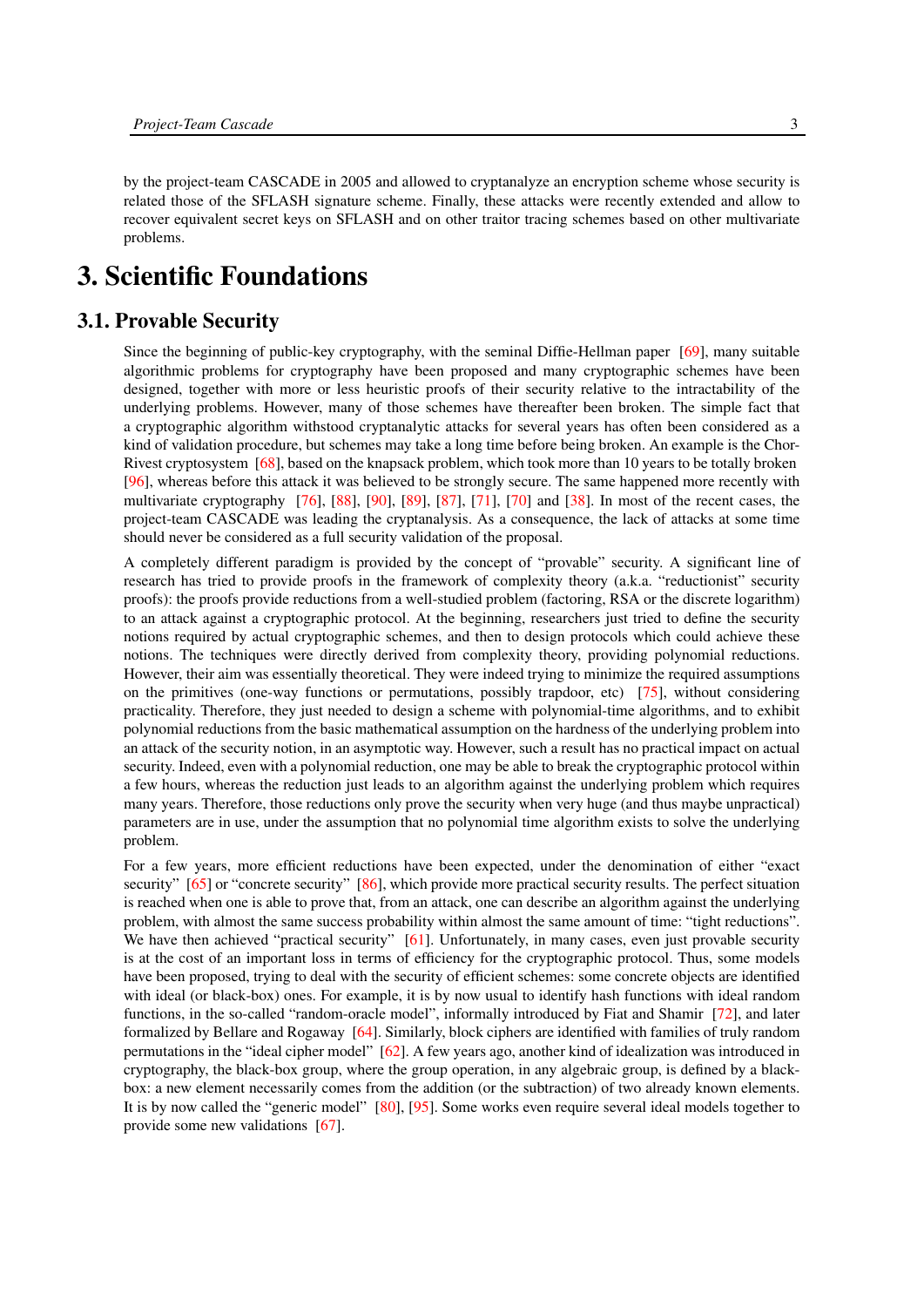More recently, the new trend is to get provable security, without such ideal assumptions (there are currently a long list of publications showing "without random oracles" in their title), but under new and possibly stronger computational assumptions. As a consequence, a cryptographer has to deal with the three following important steps:

- computational assumptions, which are the foundations of the security. We thus need to have a strong evidence that the computational problems are reasonably hard to solve. We study several assumptions, by improving algorithms (attacks), and notably using lattice reductions. We furthermore contribute to the list of "potential" hard problems.
- security model, which makes precise the security notions one wants to achieve, as well as the means the adversary may be given. We contribute to this point, in several ways:
	- by providing a security model for many primitives and protocols, and namely grouporiented protocols, which involve many parties, but also many communications (group key exchange, group signatures, etc);
	- by enhancing some classical security models;
	- by considering new means for the adversary, such as side-channel information.

design of new schemes/protocols, or more efficient, with additional features, etc.

security proof, which consists in exhibiting a reduction.

For a long time, the security proofs by reduction used classical techniques from complexity theory, with a direct description of the reduction, and then a long and quite technical analysis for providing the probabilistic estimates. Such analysis is unfortunately error-prone. Victor Shoup proposed a nice way to organize the proofs, and eventually obtain the probabilities, using a sequence of games [\[94\]](#page-26-6), [\[63\]](#page-24-6), [\[91\]](#page-26-7) which highlights the computational assumptions, and splits the analysis in small independent problems. We early adopted and developed this technique, and namely in [\[73\]](#page-25-7).

We applied this methodology to various kinds of systems, in order to achieve the highest security properties: authenticity, integrity, confidentiality, privacy, anonymity. Nevertheless, efficiency was also a basic requirement.

## 3.2. Cryptanalysis

<span id="page-7-0"></span>Because there is no absolute proof of security, it is essential to study cryptanalysis, which is roughly speaking the science of code-breaking. As a result, key-sizes are usually selected based on the state-of-the-art in cryptanalysis. The previous section emphasized that public-key cryptography required hard computational problems: if there is no hard problem, there cannot be any public-key cryptography either. If any of the computational problems mentioned above turns out to be easy to solve, then the corresponding cryptosystems can be broken, as the public key would actually disclose the private key. This means that one obvious way to cryptanalyze is to solve the underlying algorithmic problems, such as integer factorization, discrete logarithm, lattice reduction, Gröbner bases, *etc.* Here, we mean a study of the computational problem in its full generality. The project-team has a strong expertise (both in design and analysis) on the best algorithms for lattice reduction [\[74\]](#page-25-8), [\[81\]](#page-25-9), [\[82\]](#page-25-10), [\[83\]](#page-26-8), which are also very useful to attack classical schemes based on factorization or discrete logarithm.

Alternatively, one may try to exploit the special properties of the cryptographic instances of the computational problem. Even if the underlying general problem is NP-hard, its cryptographic instances may be much easier, because the cryptographic functionalities typically require a specific mathematical structure. In particular, this means that there might be an attack which can only be used to break the scheme, but not to solve the underlying problem in general. This happened many times in knapsack cryptography and multivariate cryptography. Interestingly, generic tools to solve the general problem perform sometimes even much better on cryptographic instances (this happened for Gröbner bases and lattice reduction).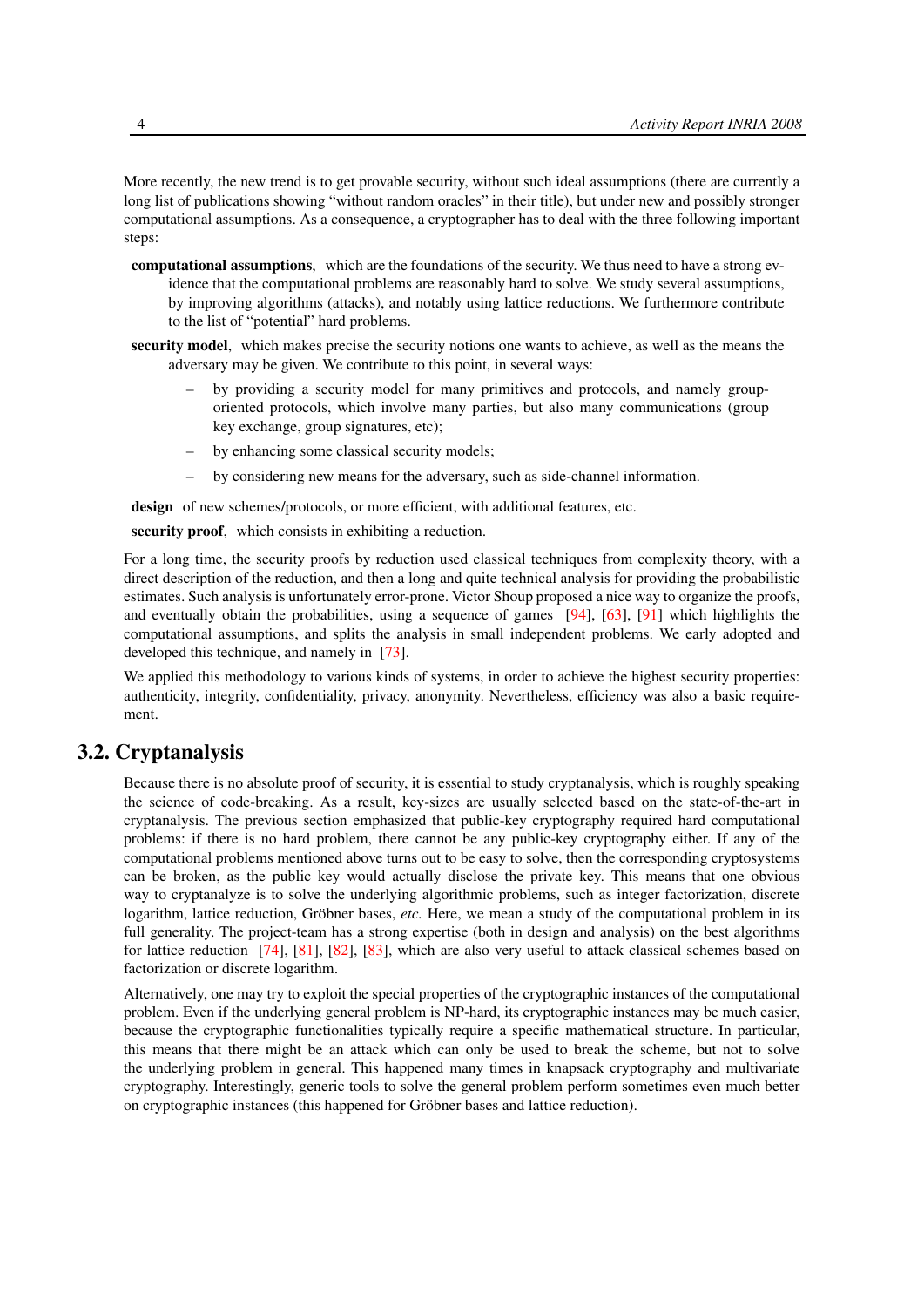However, if the underlying computational problem turns out to be really hard both in general and for instances of cryptographic interest, this will not necessarily imply that the cryptosystem is secure. First of all, it is not even clear what is meant exactly by the term *secure* or *insecure*. Should an encryption scheme which leaks the first bit of the plaintext be considered secure? Is the secret key really necessary to decrypt ciphertexts or to sign messages? If a cryptosystem is theoretically secure, could there be potential security flaws for its implementation? For instance, if some of the temporary variables (such as pseudorandom numbers) used during the cryptographic operations are partially leaked, could it have an impact on the security of the cryptosystem? This means that there is much more into cryptanalysis than just trying to solve the main algorithmic problems. In particular, cryptanalysts are interested in defining and studying realistic environments for attacks (adaptive chosen-ciphertext attacks, side-channel attacks, *etc.*), as well as goals of attacks (key recovery, partial information, existential forgery, distinguishability, *etc.*). As such, there are obvious connections with provable security. It is perhaps worth noting that cryptanalysis also proved to be a good incentive for the introduction of new techniques in cryptology. Indeed, several mathematical objects now considered invaluable in cryptographic design were first introduced in cryptology as cryptanalytic tools, including lattices and pairings. The project-team has a strong expertise in cryptanalysis: many schemes have been broken, and new techniques have been developed.

## 3.3. Symmetric Cryptography

<span id="page-8-0"></span>Even if asymmetric cryptography has been a major breakthrough in cryptography, and a key element in its recent development, conventional cryptography (a.k.a. symmetric, or secret key cryptography) is still required in any application: asymmetric cryptography is much more powerful and convenient, since it allows signatures, key exchange, etc. However, it is not well-suited for high-rate communication links, such as video or audio streaming. Therefore, block-ciphers remain a fundamental primitive. However, since the AES Competition (which started in January 1997, and eventually selected the Rijndael algorithm in October 2000), this domain has become less active, even though some researchers are still trying to develop new attacks. On the opposite, because of the lack of widely admitted stream ciphers (able to encrypt high-speed streams of data), ECRYPT (the European Network of Excellence in Cryptology) launched the eSTREAM project, which investigated research on this topic, at the international level: many teams proposed candidates that have been analyzed by the entire cryptographic community. Similarly, in the last few years, hash functions [\[93\]](#page-26-9), [\[92\]](#page-26-10), [\[78\]](#page-25-11), [\[79\]](#page-25-12), [\[77\]](#page-25-13), which are an essential primitive in many protocols, received a lot of attention: they were initially used for improving efficiency in signature schemes, hence the requirement of collision-resistance. But afterwards, hash functions have been used for many purposes, such as key derivation, random generation, and random functions (random oracles [\[64\]](#page-24-3)). Recently, a bunch of attacks [\[66\]](#page-24-7), [\[97\]](#page-27-1), [\[98\]](#page-27-2), [\[99\]](#page-27-3), [\[100\]](#page-27-4), [\[102\]](#page-27-5), [\[101\]](#page-27-6) have shown several drastic weaknesses on all known hash functions. Knowing more (how weak they are) about them, but also building new hash functions are major challenges. For the latter goal, the first task is to formally define a security model for hash functions, since no realistic formal model exists at the moment: in a way, we expect too much from hash functions, and it is therefore impossible to design such "ideal" functions. Because of the high priority of this goal (the design of a new hash function), the NIST has just launched an international competition, called SHA-3 (similar to the AES competition 10 years ago), in order to select and standardize a hash function in 2012.

One way to design new hash functions may be a new mode of operation, which would involve a block cipher, iterated in a specific manner. This is already used to build stream ciphers and message authentication codes (symmetric authentication). Under some assumptions on the block cipher, it might be possible to apply the above methodology of provable security in order to prove the validity of the new design, according to a specific security model.

## <span id="page-8-1"></span>4. Application Domains

## <span id="page-8-2"></span>4.1. Hash Functions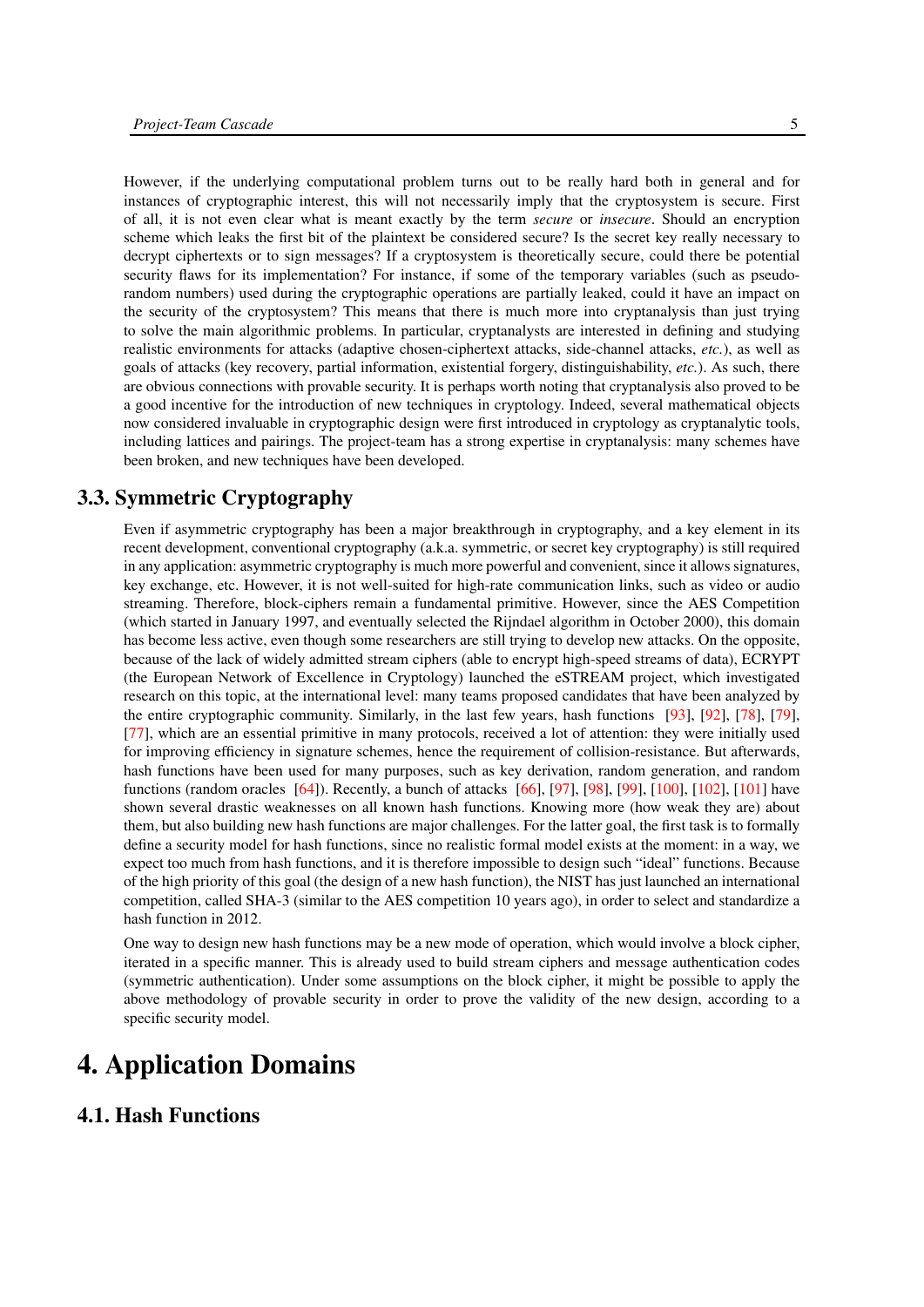Since the previous section just ended on this topic, we start with it for the major problems to address within the next 5 years. A NIST competition on hash functions has just started (the call has been sent November 2nd, 2007, for submission before the end of 2008). In the first step, cryptographers had to build and analyze their own candidate; in a second step, cryptanalysts will be solicited, in order to analyze and break all the proposals. The conclusion is planned for 2012.

However, the main problem for hash functions is to identify the required security properties. Since they are used for many purposes, too many properties are often implicitly assumed, but not clearly stated, and clearly not satisfied. A lot of work has thus to be done one this topic of hash functions.

## 4.2. Stream Ciphers

<span id="page-9-0"></span>Right after the selection of AES, research on block ciphers decreased: a strong block cipher is now available, with various security levels. However, AES does not solve the whole symmetric encryption problem, since encrypting streams of data, audio, video, etc requires *stream ciphers*. Modes of operation can of course be used, but they are often too costly. The eStream project has thus been launched by ECRYPT to address this lack of schemes. Now that the project is closed, stream ciphers remain a major issue in cryptography.

## 4.3. Anonymity and Privacy

<span id="page-9-1"></span>Even if cryptography has been famous for addressing the problems of authenticity and confidentiality, by now, one of the main concerns of people is *privacy*. How can we live in this digital world, with bigger and bigger databases, really taking advantage of them, without the threat of "big brother". Privacy and anonymity is thus one of the main challenges for the next years.

### 4.4. Copyright Protection

<span id="page-9-2"></span>Similarly to the privacy concern, the digital world makes easy the large-scale diffusion of information. But in some cases, this can be used in violation of some copyrights.

Cryptography should help at solving this problem, which is actually two-fold: one can either mark the original document in order to be able to follow the distribution (and possibly trace the traitor who illegally made it public) or one can publish information in an encrypted way, so that authorized people only can access it.

## 4.5. Password-based Cryptography

<span id="page-9-3"></span>To be used in practice, cryptography must be efficient on both the machine and the user points of view. Computational cost has been a major concern for a long time, with various successes. This is still important to keep efficiency in mind. However, the security of the system is at most that of the weakest part. And this weakest part is quite often the human being: if intricate techniques have to be used, he will not use them.

Password-based cryptography can provide a good trade-off, if well specified. Of course, we cannot expect the same security as with a 128-bit secret key, but reasonable security levels can be reached, even with small passwords, easily memorable by users.

## 4.6. Cryptanalysis

<span id="page-9-4"></span>As already explained, even with the *provable security* concept, cryptanalysis is still an important area, and attacks can be done at several levels. Algebraic tools (against integer factoring, discrete logarithm, polynomial multivariate systems, lattice reduction, etc) have thus to be studied and improved in order to further evaluation of the actual security level of cryptographic schemes.

At the hardware level, side-channel information has to be identified (time, power, radiation, noise, heat, etc) in order to securely protect embedded systems. But such information may also be used in a positive way....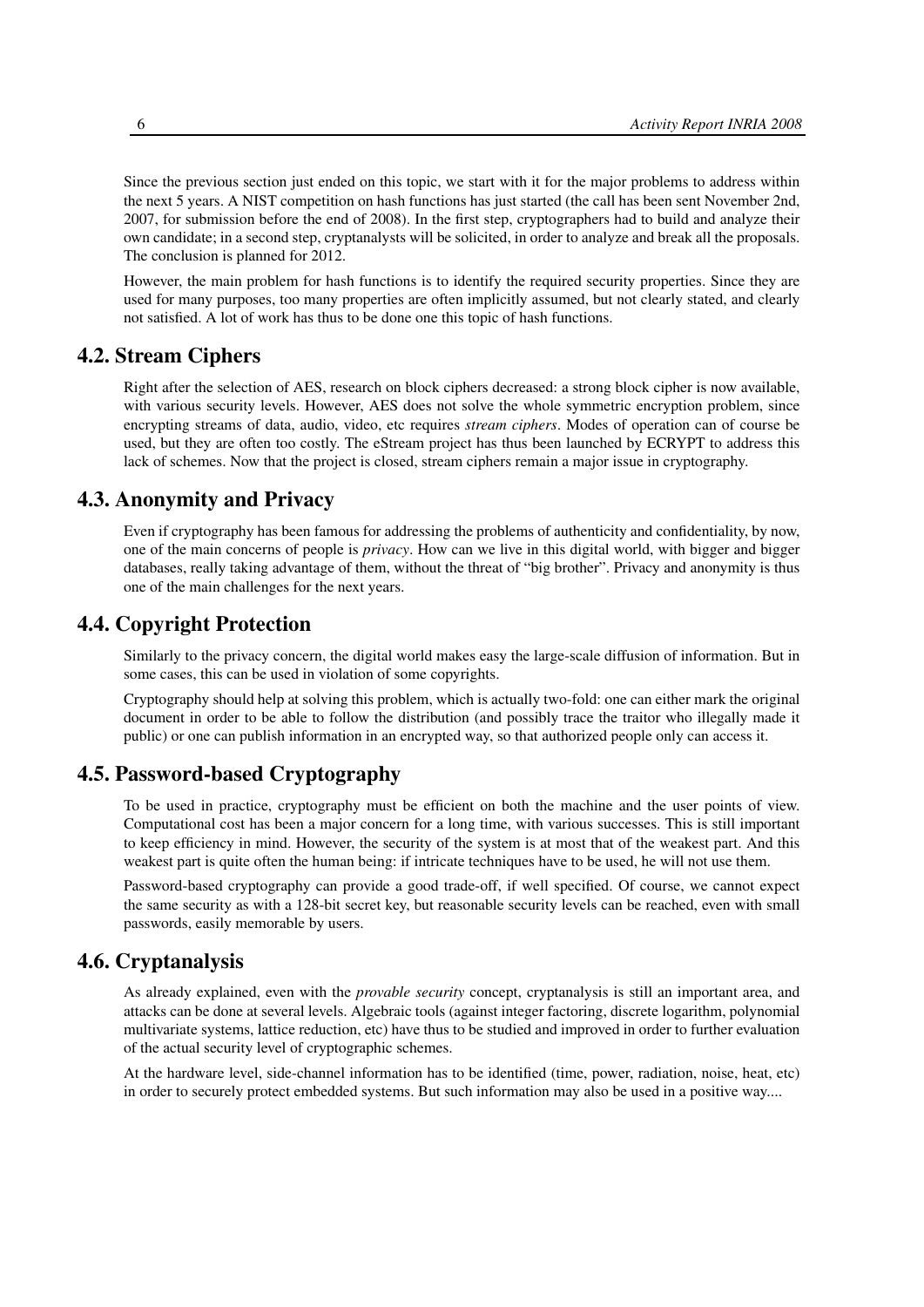## <span id="page-10-0"></span>5. New Results

## 5.1. Foundations

<span id="page-10-1"></span>Participants: Nicolas Gama, Phong Nguyen.

#### Finding Short Lattice Vectors Within Mordell's Inequality, STOC '08

The shortest vector problem (SVP) in a lattice is a famous NP-hard problem of interest to both public-key cryptography and public-key cryptanalysis. Despite its importance, extremely few algorithms are known. This article presents the best polynomial-time algorithm known for approximating SVP. The algorithm, called slide reduction, has a natural interpretation: it can be viewed as an algorithmic version of a mathematical inequality proved by Mordell back in 1944.

The first polynomial-time algorithm for approximating SVP is the celebrated LLL algorithm, published by Lenstra, Lenstra and Lovász in 1982, and referenced by thousands of articles since: the historical applications of LLL were integer programming in fixed dimension, factoring polynomial with rational coefficients, and Diophantine approximation. The LLL algorithm is arguably best described as an algorithmic version of a mathematical inequality discovered by Hermite in 1850, which proved the existence of a constant related to lattice packings, now known as Hermite's constant. The principles and the worst-case output quality of the LLL algorithm are tightly related to Hermite's inequality.

In 1944, Mordell found a simple generalization of Hermite's inequality, which gave rise to better upper bounds on Hermite's constant. This article presents the first true algorithmic analogue of Mordell's inequality: the algorithm is to Mordell's inequality what LLL is to Hermite's inequality. As such, the new algorithm can be viewed as the "right" blockwise generalization of the LLL algorithm. Furthermore, it is simpler than previous blockwise generalizations of LLL, and a tight worst-case analysis is known.

#### Predicting Lattice Reduction, EUROCRYPT '08

Despite their popularity, lattice reduction algorithms remain mysterious cryptanalytical tools. Though it has been widely reported that they behave better than their proved worst-case theoretical bounds, no precise assessment has ever been given. Such an assessment would be very helpful to predict the behaviour of latticebased attacks, as well as to select keysizes for lattice-based cryptosystems. The goal of this paper is to provide such an assessment, based on extensive experiments performed with the NTL library. The experiments suggest several conjectures on the worst case and the actual behaviour of lattice reduction algorithms. We believe the assessment might also help to design new reduction algorithms overcoming the limitations of current algorithms.

#### Sieve Algorithms for the Shortest Vector Problem are Practical, Journal of Mathematical Cryptology 2008

We assess the practicality of the best (theoretical) algorithm known for exact SVP in low dimension: the sieve algorithm proposed by Ajtai, Kumar and Sivakumar (AKS) in 2001. AKS is a randomized algorithm of time and space complexity  $2^{O(n)}$ , which is theoretically much lower than the super-exponential complexity of all alternative SVP algorithms. Surprisingly, no implementation and no practical analysis of AKS has ever been reported. It was in fact widely believed that AKS was impractica. In this paper, we show that AKS can actually be made practical: we present a heuristic variant of AKS whose running time is  $(4/3 + \varepsilon)^n$  polynomial-time operations, and whose space requirement is  $(4/3 + \varepsilon)^{n/2}$  polynomially many bits. Our implementation can experimentally find shortest lattice vectors up to dimension 50, but is slower than classical alternative SVP algorithms in these dimensions

## 5.2. Cryptanalysis (Mathematical)

<span id="page-10-2"></span>Participants: Vivien Dubois, Pierre-Alain Fouque, Phong Nguyen, Jacques Stern.

Cryptanalysis of SFLASH with Slightly Modified Parameters, EUROCRYPT '07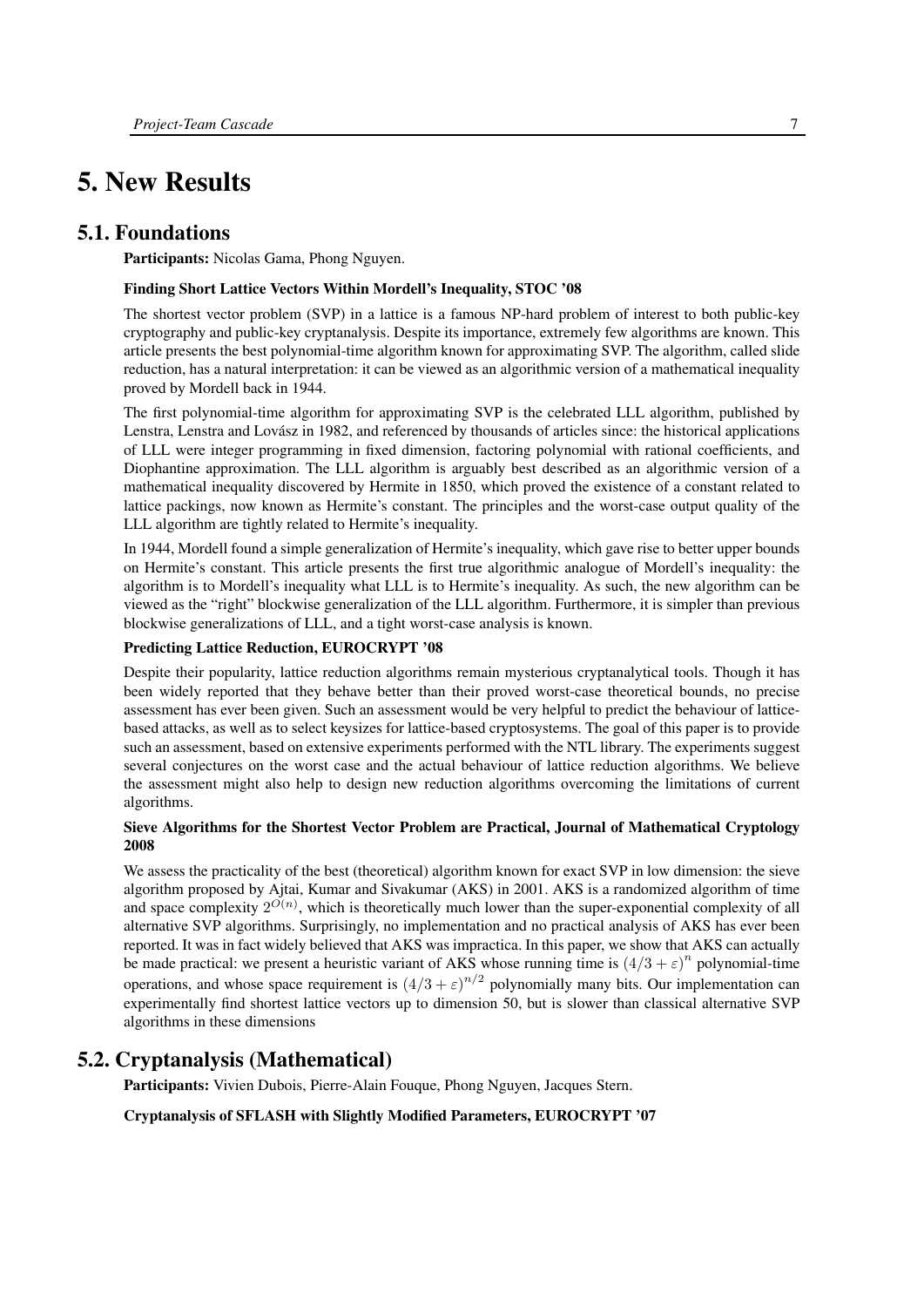#### Practical Cryptanalysis of SFLASH, CRYPTO '07 Key Recovery on Hidden Monomial Multivariate Schemes, EUROCRYPT '08

Multivariate cryptography is a field of public-key cryptography which provides alternative schemes to RSA or Discrete-Log based schemes. The advantages of these schemes are two-folded: they are extremely fast, even on low power devices since no cryptographic coprocessor is needed; and their security is related to a problem for which no quantum polynomial time algorithm is known. In 2003, the NESSIE project thus recommended the SFLASH signature scheme as a good scheme with high security level. This scheme has been proposed by Patarin, Goubin and Courtois in 2001. In multivariate cryptography, the public key is a system of multivariate polynomials over a small finite field. To sign a message with SFLASH, a trapdoor allows the legitimate user to invert the system, while the verification is very easy since it only requires to evaluate the system. The projectteam CASCADE proposed in 2007 two attacks against SFLASH. These attacks are very efficient in practice since they require 3 minutes to break the parameters. The attacks allow an adversary to find a signature for any message. They only use linear and bilinear algebra and are based on some properties of the differential functions associated to the system of the public key. Studying the differential functions has also been proposed by the project-team in 2005 and allowed to cryptanalyze an encryption scheme whose security is related those of the SFLASH signature scheme. Finally, these attacks were recently extended and allow to recover equivalent secret keys on SFLASH and on other traitor tracing schemes based on other multivariate problems.

#### Learning a Parallelepiped: Cryptanalysis of GGH and NTRU Signatures, Journal of Cryptology 2008

Lattice-based signature schemes following the Goldreich-Goldwasser-Halevi (GGH) design have the unusual property that each signature leaks information on the signer's secret key, but this does not necessarily imply that such schemes are insecure. We present a practical and provable method to attack signature schemes à la GGH, by studying the following learning problem: given many random points uniformly distributed over an unknown n-dimensional parallelepiped, recover the parallelepiped or an approximation thereof. We transform this problem into a multivariate optimization problem that can provably be solved by a gradient descent. Our approach is very effective in practice: we present the first successful key-recovery experiments on NTRUsign-251 without perturbation, as proposed in half of the parameter choices in NTRU standards under consideration by IEEE P1363.1. Experimentally, 400 signatures are sufficient to recover the NTRUsign-251 secret key, thanks to symmetries in NTRU lattices. We are also able to recover the secret key in the signature analogue of all the GGH encryption challenges.

## 5.3. Cryptanalysis (Symmetric)

<span id="page-11-0"></span>Participants: Charles Bouillaguet, Pierre-Alain Fouque, Gaëtan Leurent, Phong Nguyen, Sébastien Zimmer.

Full Key-Recovery Attacks on HMAC/NMAC-MD4 and NMAC-MD5, CRYPTO '07 Message Freedom in MD4 and MD5 Collisions: Application to APOP, FSE '07 Second Preimage Attacks on Dithered Hash Functions, EUROCRYPT '08 MD4 is Not One-Way, SAC '08 Cryptanalysis of Tweaked Versions of SMASH and Reparation, SAC '08

Analysis of the Collision Resistance of Radiogatun using Algebraic Techniques, SAC '08 Cryptanalysis of a Hash Function Based on Quasi-Cyclic Codes, CT RSA '08

Since the attacks of Wang against the MD4 hash functions family in 2004, this area of research has been very active. At Crypto 2007, we showed how to adapt these attacks to break Message Authentication Code functions based on MD4 and MD5 and to break an authentication protocol used in the POP protocol at FSE.

This year, we showed that second preimage attacks can be mounted on a specific mode of operation designed by Ron Rivest to withstand generic second preimage attack on the Merkle-Damgard mode of operation at Eurocrypt '08. We also attack a hash function based on Coding Theory at CT RSA '08, another one proposed by Knudsen at SAC '08, and finally how to find preimage on MD4. Moreover, we show that Gröbner bases can be used on a recent hash function called Radiogatun to find colliding messages more efficiently than the technique proposed by the authors.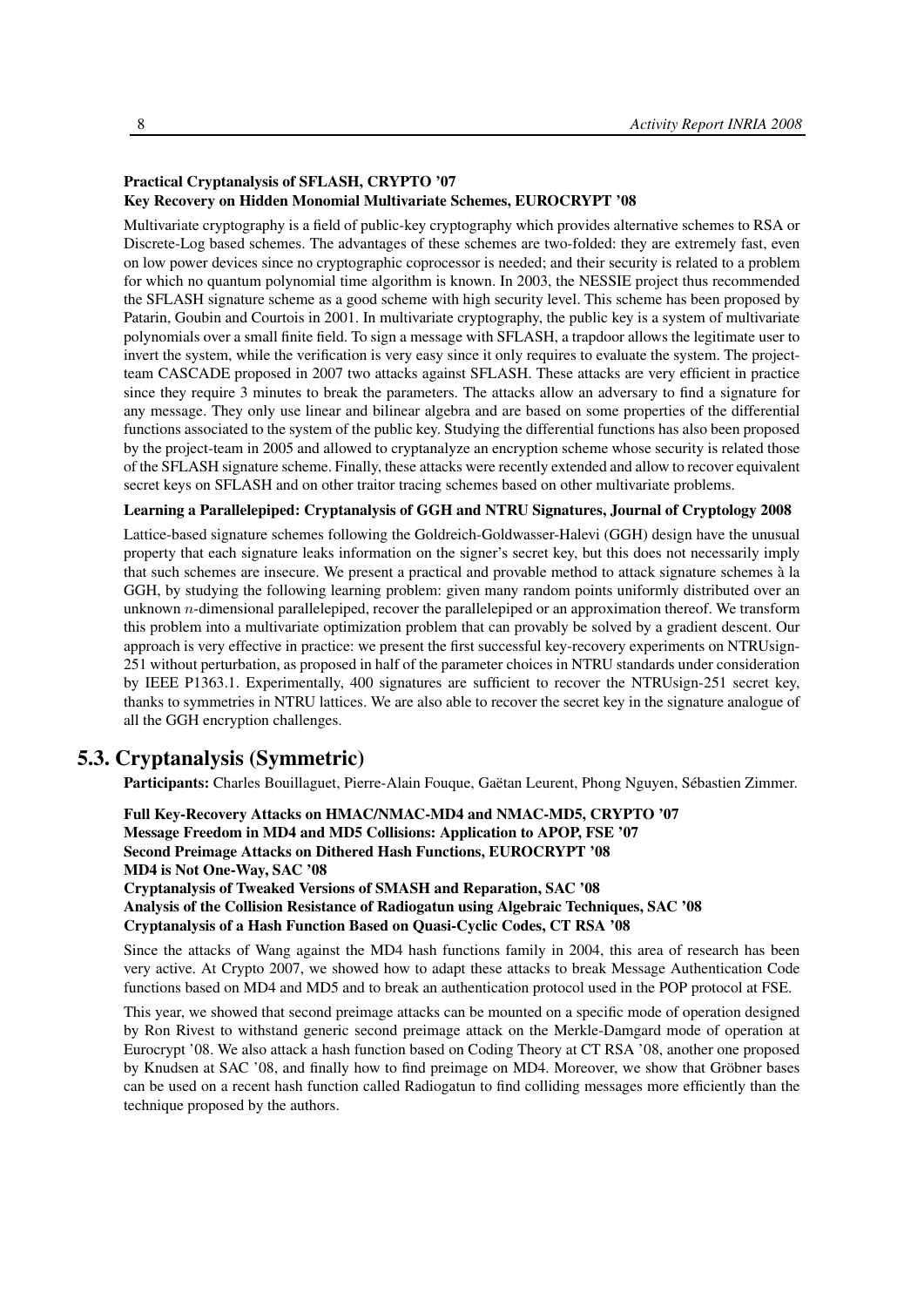## 5.4. Cryptanalysis (Side-Channel)

<span id="page-12-0"></span>Participant: Pierre-Alain Fouque.

#### The Carry Leakage on the Randomized Exponent Countermeasure, CHES '08 Fault Attack on Elliptic Curve with Montgomery Ladder, FDTC '08

At CHES 2008, we show that a very important countermeasure against DPA attacks, the randomization of the secret exponent using a multiple of  $\varphi(N)$  or the order of the elliptic curve, can be attacked using a side channel attack that recovers the carry used in the addition of the secret key with a random value. The carry is leaked since such addition used large number, say 1024 bits packed in block of 8, 16 or 32 bits. Using statistic methods, we show that the carry of the addition of a fixed and secret value with a random value gives information on the secret.

At FDTC, we show that a fault attack on the abscissae of a compressed point on an elliptic curve cannot be detected and the Montgomery ladder works as the point were on the curve. However, with probability one half, the point lies on the twisted of the original elliptic curve and if the group order of the twisted is not prime, then a classical Pohlig-Hellman algorithm can be used to recover the secret scalar. This is the first attack on the Montgomery ladder with compressed representation and this algorithm has been promoted by various people as one of the most secure algorithm that computes the scalar multiplication on elliptic curve.

### 5.5. New Primitives

<span id="page-12-1"></span>Participants: Michel Abdalla, Céline Chevalier, Cécile Delerablée, Georg Fuchsbauer, Malika Izabachène, David Pointcheval, Damien Vergnaud.

#### Unidirectional chosen-ciphertext secure proxy re-encryption, PKC '08 Tracing malicious proxies in proxy re-encryption, Pairing '08 Multi-use unidirectional proxy re-signatures, ACM CCS '08 Anonymous Proxy Signatures, SCN '08

In 1998, Blaze, Bleumer and Strauss put forth a cryptographic primitive, termed *proxy re-encryption*, whose goal is to securely enable the translation of ciphertexts from one party to another. In such systems, a proxy transforms – without being able to infer any information on the corresponding plaintext – a ciphertext computed under Alice's public key into one that can be opened using Bob's secret key. Recently, the projectteam CASCADE has focused its research on delegation of rights: proxy re-encryption, as described above, and proxy signatures, which is the analogous delegation property for the signing rights.

#### New Anonymity Notions for Identity-Based Encryption, SCN '08 Anonymous and Transparent Gateway-based Password-Authenticated Key Exchange, CANS '08

This year, anonymity has become a major topic, together with traceability (revokable anonymity). It thus shows some links with the group-oriented cryptography.

#### Dynamic Threshold Public-Key Encryption, CRYPTO '08

This paper deals with an efficient scheme which allows for some groups to decrypt documents. Dynamicity is also an important property in practice: the users can dynamically join the system (by opposition to static systems), authorized people in the groups can evolve dynamically too.

#### Multi-Factor Authenticated Key Exchange, ACNS '08

A Formal Study of the Privacy Concerns in Biometric-based Remote Authentication Schemes, ISPEC '08

#### Efficient Two-Party Password-Based Key Exchange Protocols in the UC Framework, CT-RSA '08

In these papers, we deal with various ways of authentication (password-based and biometrics).

#### Searchable Encryption Revisited: Consistency Properties, Relation to Anonymous IBE, and Extensions. Journal of Cryptology, 2008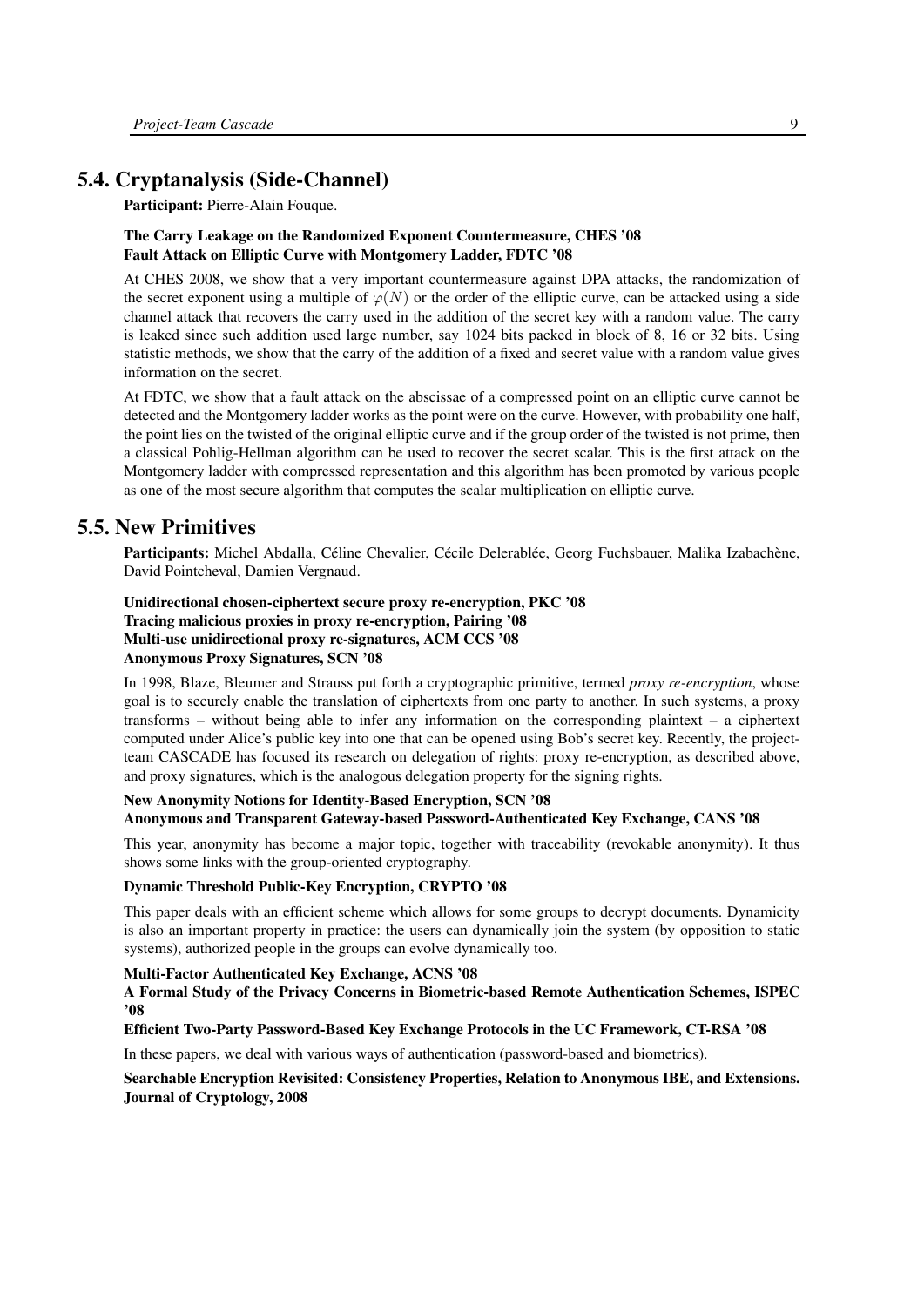There has recently been interest in various forms of "searchable encryption" in the literature. In this paper, we further explore one of the variants of this goal, namely public-key encryption with keyword search (PEKS) as introduced by Boneh, Di Crescenzo, Ostrovsky and Persiano in Eurocrypt 2004. A PEKS scheme allows the owner of a secret decryption key to give away pieces of trapdoor information based on this key that allows a third party to check whether a certain keyword is encrypted in a given ciphertext, without leaking any other information about the encrypted message however. The main application of PEKS schemes is to allow the intelligent routing of encrypted email containing certain keywords over a low-bandwidth connection. The user sends the trapdoor corresponding to the keyword to the mail server, who can then independently check encrypted emails for presence of that keyword.

In this paper, we identify and fill some gaps with regard to consistency (the extent to which false positives are produced) for PEKS. We define computational and statistical relaxations of the existing notion of perfect consistency, show that the scheme of Boneh et al. in Eurocrypt 2004 is computationally consistent, and provide a new scheme that is statistically consistent. We also provide a transform of an anonymous identity-based encryption (IBE) scheme to a secure PEKS scheme that, unlike the previous one, guarantees consistency. Finally, we suggest three extensions of the basic notions, namely anonymous hierarchical identitybased encryption, public-key encryption with temporary keyword search, and identity-based encryption with keyword search.

## 5.6. Hardware

<span id="page-13-0"></span>Participants: Florian Praden, Jean Vuillemin.

Our experimental compiler (from C source to FPGA) [\[84\]](#page-26-11), [\[85\]](#page-26-12) was developped and tested against half a dozen very challenging applications, derived from industrial partners. sustained the full version of our "motion estimation algorithm", a very complex hardware design, by any measure. The design was successfully transferred to LetItWave, as part of our ANR contract.

This year has seen more robust technology transfer (through key ANR contracts), to two (RealViz and LetItWave) successful French high-tech startups.

From a more cryptographic point of view, we are also implementing a prototype for our candidate SIMD to the NIST Competition SHA-3 on FPGA.

## <span id="page-13-1"></span>6. Contracts and Grants with Industry

### 6.1. Contracts with Industrial Partners

- <span id="page-13-2"></span>• ECRYPT: Network of Excellence in Cryptology.
	- From February 2004 to July 2008.

*The ECRYPT research roadmap is motivated by the changing environment (evolving toward ambient intelligence) and threat models in which cryptology is deployed, by the gradual erosion of the computational difficulty of the mathematical problems on which cryptology is based, by the need of strong foundations in the watermarking area and by the requirements of new applications and cryptographic implementations.*

*The main objective of ECRYPT is to ensure a durable integration of European research in both academia and industry and to maintain and strengthen the European excellence in these areas.*

*There are five virtual labs that focus on the following core research areas: symmetric key algorithms (STVL), public key algorithms (AZTEC), protocols (PROVILAB), secure and efficient implementations (VAMPIRE), and watermarking (WAVILA).*

*ENS/INRIA/CASCADE leads the AZTEC virtual lab and the ECRYPT strategic committee.*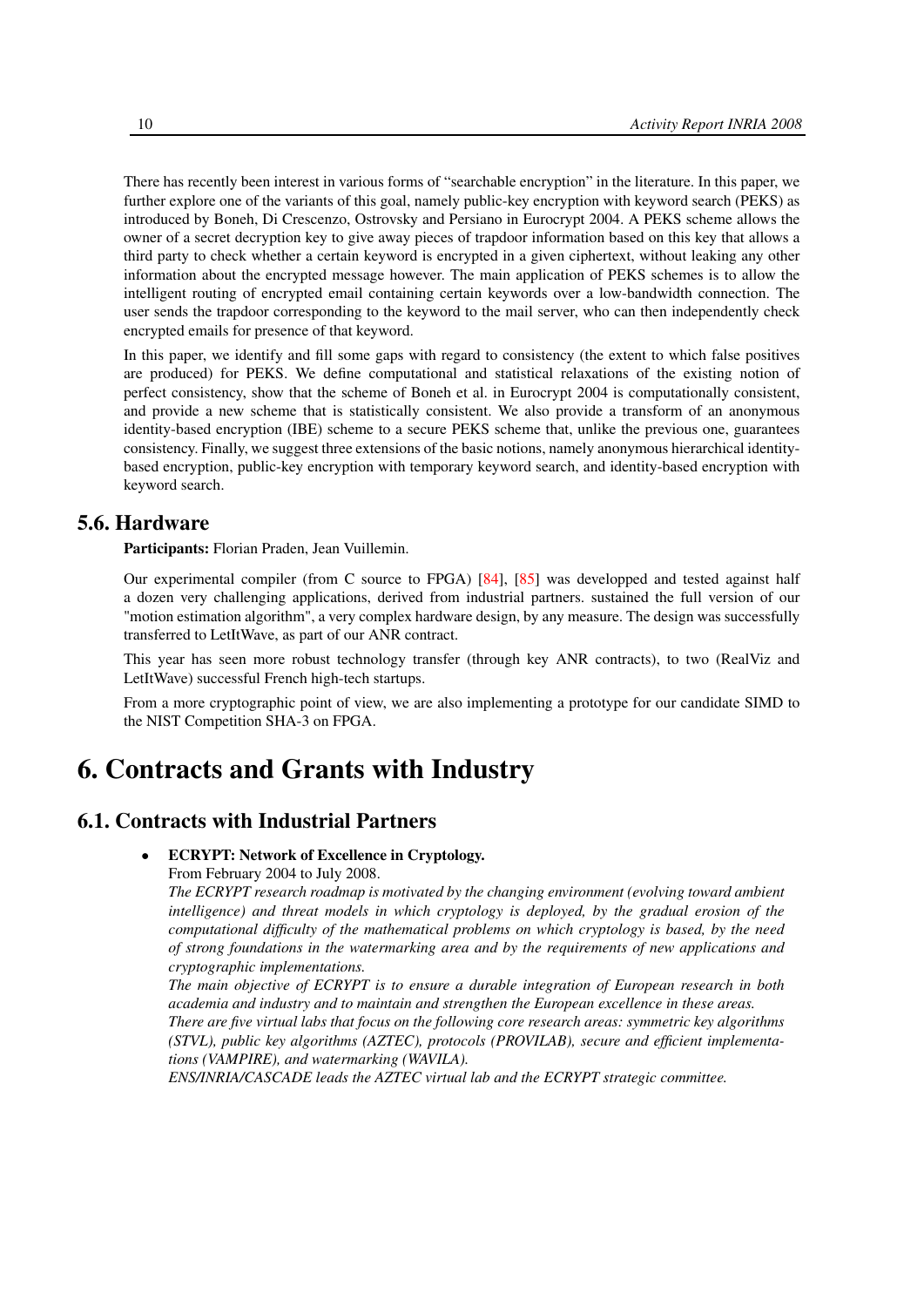• ECRYPT-II: Network of Excellence in Cryptology. From August 2008 to July 2012. *There are three virtual labs that focus on the following core research areas: symmetric key algorithms (STVL), public key algorithms and protocols (MAYA), and secure and efficient implementations (VAMPIRE). ENS/INRIA/CASCADE leads the MAYA virtual lab.* • Wired Smart From December 2005 to June 2008. Partners: RealViz, ENPC/CERTIS, Mokros Image. *Hardware implementation of image and video processing algorithms for special effects.* • SUPERES: Super Resolution From 2006 to 2008. Partners: Analog Way, LetItWave, Mokros Image, Vitec multimédia. *This project deals with FPGA design & implementation of a key real-time algorithm in video interpolation, from low quality TV to HDTV.* • BACH: Biometric Authentication with Cryptographic Handling. From November 2005 to December 2009. Partners: Sagem, Cryptolog. *This project studies how to combine biometric data and cryptographic protocols, in order to preserve privacy.* • SAPHIR *(Sécurité et Analyse des Primitives de Hachage Innovantes et Récentes)* Security and analysis of innovating and recent hashing primitives. From November 2005 to March 2009. Partners: France Telecom R&D, Gemalto, DCSSI, Cryptolog. *This project aims at improving recent attacks against hash functions, but also at designing new (provably secure) hash functions.* • SAPHIR-II *(Sécurité et Analyse des Primitives de Hachage Innovantes et Récentes)* Security and analysis of innovating and recent hashing primitives. From April 2009 to March 2013. Partners: France Telecom R&D, Gemalto, EADS, SAGEM, DCSSI, Cryptolog, INRIA/Secret, UVSQ, XLIM, CryptoExperts. • SAVE *(Sécurité et Audit du Vote Electronique)* Security and audit for electronic voting. From December 2006 to June 2010. Partners: France Telecom R&D, GET/ENST, GET/INT, Supélec, Cryptolog. *This project extends an earlier Crypto++ project, but for electronic voting only, and at a larger scale: not only the security at the cryptographic level will be considered (validity of the computations, correctness of the ballot, anonymity, etc) but also at the network level (infrastructure, etc).* • PACE: Pairings and Advances in Cryptology for E-cash. From December 2007 to November 2011. Partners: France Telecom R&D, NXP, Gemalto, CNRS/LIX (INRIA/TANC), Univ. Caen, Cryptolog. *This project aims at studying new properties of groups (similar to pairings, or variants), and then to*

*exploit them in order to achieve more practical e-cash systems.*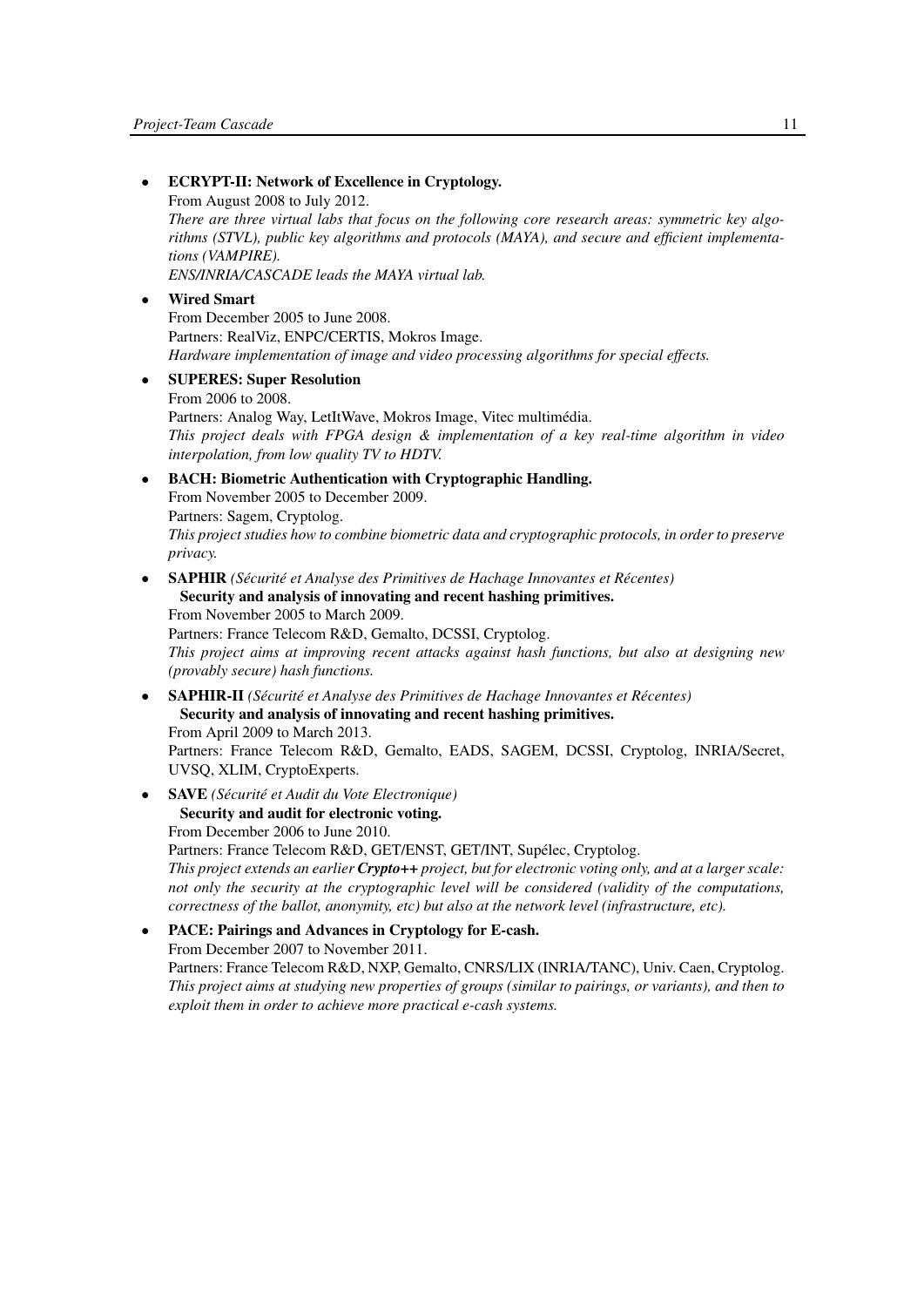#### • PAMPA: Password Authentication and Methods for Privacy and Anonymity. From December 2007 to November 2011.

Partners: EADS, Cryptolog.

*One of the goals of this project is to improve existing password-based techniques, not only by using a stronger security model but also by integrating one-time passwords (OTP). This could avoid for example having to trust the client machine, which seems hard to guarantee in practice due the existence of numerous viruses, worms, and Trojan horses. Another extension of existing techniques is related to group applications, where we want to allow the establishment of secure multicast networks via password authentication. Several problems are specific to this scenario, such as dynamicity, robustness, and the random property of the session key, even in the presence of dishonest participants.*

*Finally, the need for authentication is often a concern of service providers and not of users, who are usually more interested in anonymity, in order to protect their privacy. Thus, the second goal of this project is to combine authentication methods with techniques for anonymity in order to address the different concerns of each party. However, anonymity is frequently associated with fraud, without any possible pursuit. Fortunately, cryptography makes it possible to provide conditional anonymity, which can be revoked by a judge whenever necessary. This is the type of anonymity that we will privilege.*

## 6.2. Grants from Industry

- <span id="page-15-0"></span>• Chaire ENS – France Télécom pour la sécurité des réseaux de télécommunications. From January 2006 to December 2009.
	- Adi Shamir (The Weizmann Institute Israel) Invited Professor 9 months, from September 2006 to December 2008
	- Christophe de Cannière (KU Leuven Belgium) Post-doc from October 2007 to September 2008
	- Orr Dunkelman (KU Leuven Belgium) Post-doc from April 2008 to March 2009
- CIFRE Grant with France Télécom. Cécile Delerablée, in PhD Thesis from November 2005 to October 2008
- EADS Grant. Georg Fuchsbauer, in PhD Thesis from January 2007 to December 2009
- Fondation EADS Grant. Charles Bouillaguet, in PhD Thesis from September 2008 to August 2011

## <span id="page-15-1"></span>7. Other Grants and Activities

## <span id="page-15-2"></span>7.1. National Initiatives

• DGA/CELAR (Centre d'Electronique de l'Armement): Provable security of cryptosystems. From January 2007 to December 2008. *The goal of the contract is to make a survey on the methods and techniques used in provable security, for both cryptographic primitives and protocols.*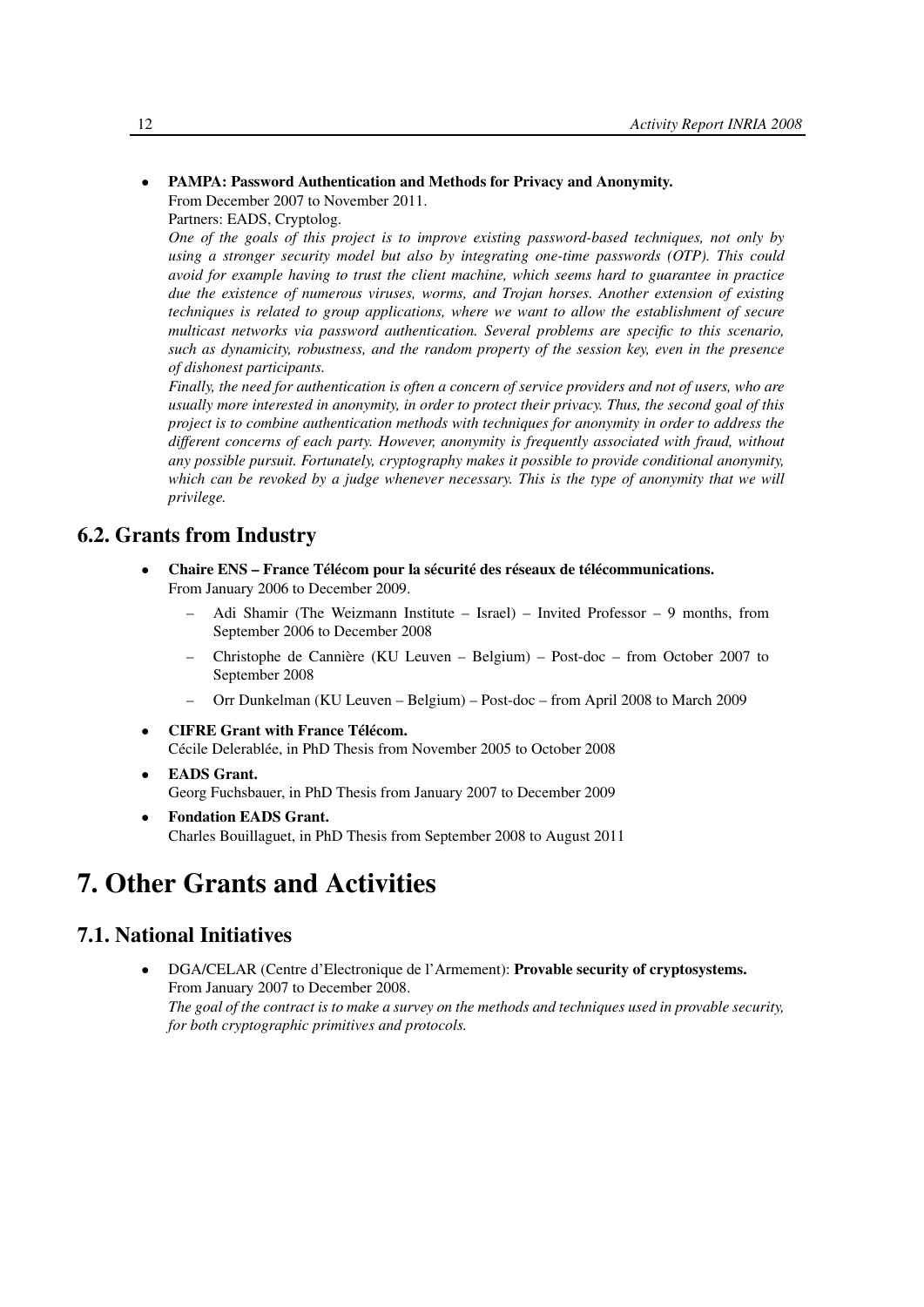• ARA FORMACRYPT: Formal security proofs for cryptographic protocols. From January 2006 to December 2009.

Partners: INRIA/Abstraction, INRIA/Secsi, INRIA/Cassis. *The verification of cryptographic protocols is a very active research area. Most works on this topic*

*use either the computational approach, in which messages are bit strings, or the formal approach, in which messages are terms. The computational approach is more realistic but more difficult to automate. The goal of our project is to bridge the gap between these two approaches.*

• ARA CrySCoE *(Cryptographie pour la Sécurité des Codes Embarqués)* Cryptography for the security of embedded systems. From January 2006 to June 2009.

Partners: UVSQ/Prism, Univ. Bordeaux I/LaBRI.

*The goal of this project is to provide security and confidence to embedded systems: privacy of the code (obfuscation), integrity and authenticity of the code, security proof of correctness of the code (formal methods).*

## 7.2. National Grants

- <span id="page-16-0"></span>PhD DGA Grant. Eric Levieil, in PhD Thesis from October 2005 to September 2008
- PhD DGA Grant. Gaëtan Leurent, in PhD Thesis from October 2007 to September 2010
- Post-Doc DGA Grant. Aurélie Bauer, as a Post-doc from October 2008 to September 2009

## 7.3. Editorial Boards

<span id="page-16-1"></span>Editor-in-Chief

– of the *International Journal of Applied Cryptography (IJACT)* – Inderscience Publishers: David Pointcheval

#### Associate Editor

- of the *Journal of Cryptology*: Phong Nguyen
- of the *Journal of Mathematical Cryptology*: Phong Nguyen
- of *IET Information Security*: David Naccache, David Pointcheval
- of *IEEE Security and Privacy*: David Naccache
- of *ACM Transactions on Information and System Security*: David Naccache
- of *Computers & Security Elsevier Advanced Technology* Elsevier: David Naccache
- of *Information Processing Letters* Elsevier: David Pointcheval

#### Guest Editor

- of the *Journal of Universal Computer Science* Springer-Verlag Volume 14 Issue 3 2008
	- Special Issue on Cryptography in Computer System Security: David Pointcheval.
- of the *IET Information Security* IET Volume 2 Issue 3 September 2008 Special Issue on Group-Oriented Cryptographic Protocols: David Pointcheval

## 7.4. Program Committees

<span id="page-16-2"></span>ASIACCS March 2008, Tokyo, Japan: Michel Abdalla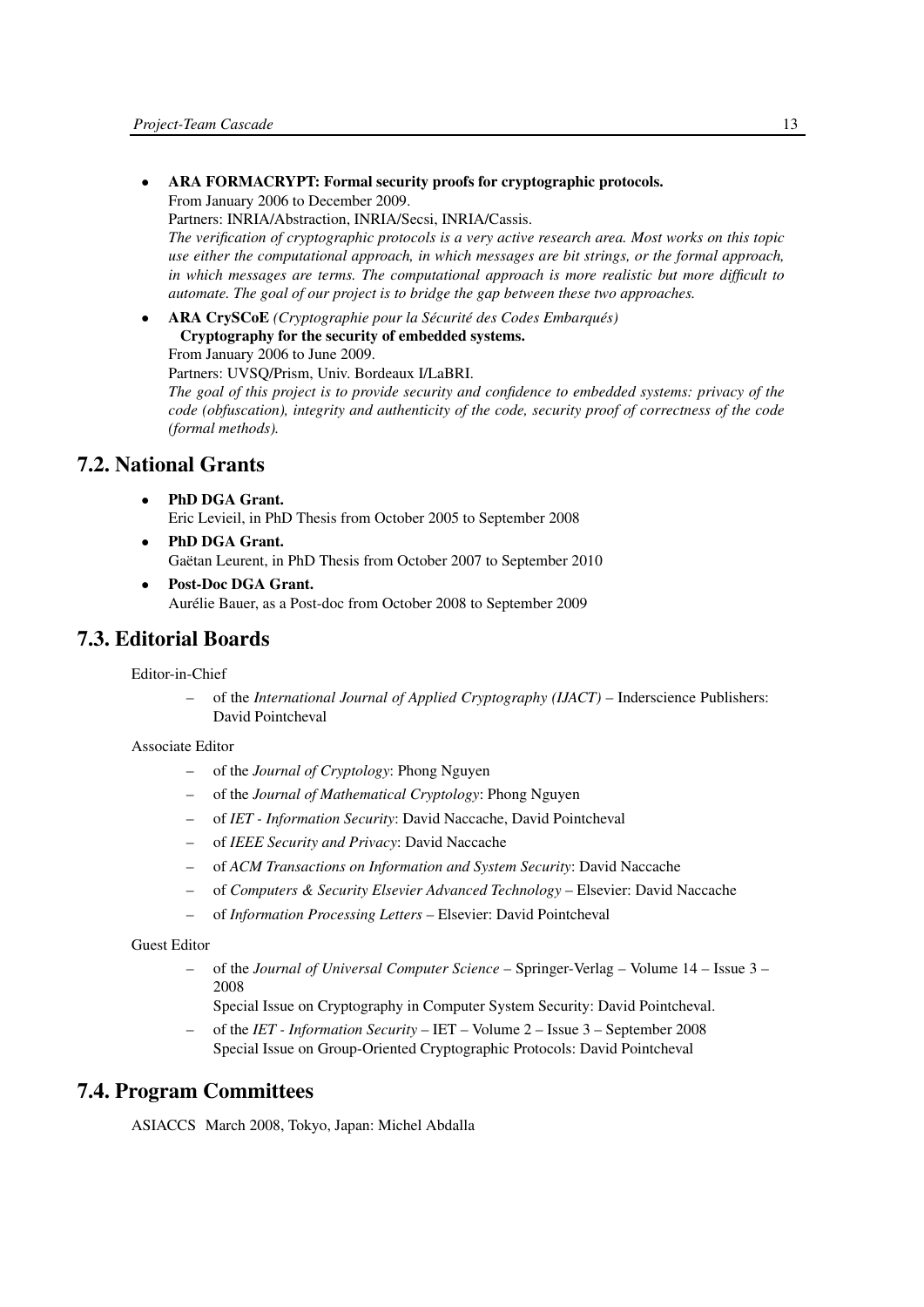PKC March 2008, Barcelona, Spain: Michel Abdalla EUROCRYPT April 2008, Istanbul, Turkey: Phong Nguyen ACISP July 2008, Wollongong, Australia: Michel Abdalla ICALP July 2008, Reykjavik, Iceland: David Pointcheval SAC August 2008, Sackville, Canada: Orr Dunkelman SCN September 2008, Amalfi, Italy: Phong Nguyen IWSEC November 2008, Kagawa, Japan: Michel Abdalla, Phong Nguyen CANS December 2008, Hong Kong, China: Michel Abdalla ASIACRYPT December 2008, Melbourne, Australia: David Pointcheval

## <span id="page-17-0"></span>7.5. Responsibilities

### *7.5.1. Board of International Organizations*

- <span id="page-17-1"></span>• Board of the *International Association for Cryptologic Research* (IACR) – David Pointcheval – 2008–2010
- Selected Areas in Cryptography workshop board in Canada Orr Dunkelman 2008–2010
- International Scientific Advisory Board of National ICT Australia Jean Vuillemin 2008–2011
- Chair of the Scientific Advisory Board of the Institute for Infocomm Research I2R in Singapore Jean Vuillemin – 2008–2010

#### *7.5.2. French Research Community*

- <span id="page-17-2"></span>• Recruitment committee at ENS: Pierre-Alain Fouque, Phong Nguyen, David Pointcheval
- ANR expert: David Pointcheval
- <span id="page-17-3"></span>• AERES visiting committee: David Pointcheval

## 8. Dissemination

## 8.1. Teaching

- <span id="page-17-4"></span>M1 – Introduction to Cryptology (ENS) – Pierre-Alain Fouque Jacques Stern
- M1 Introduction to Cryptology (EPITA) Phong Nguyen
- M2 Number theory and Cryptography (MPRI) Pierre-Alain Fouque, Phong Nguyen, David Pointcheval
- M2 Synchronous Systems (MPRI) Jean Vuillemin
- M2 Computer Security (ENSMSE) David Naccache
- M2 Computer Security (Univ. Paris II) David Naccache
- <span id="page-17-5"></span>M2 – Cryptolography (ESIEA) – David Pointcheval

### 8.2. Ph.D./Habilitation Committees

Nicolas Gama – Ph.D. – 13 nov. 2008 – Université Paris VII – France *Géométrie des nombres et cryptanalyse de NTRU* Phong Nguyen (supervisor), Jacques Stern (chair)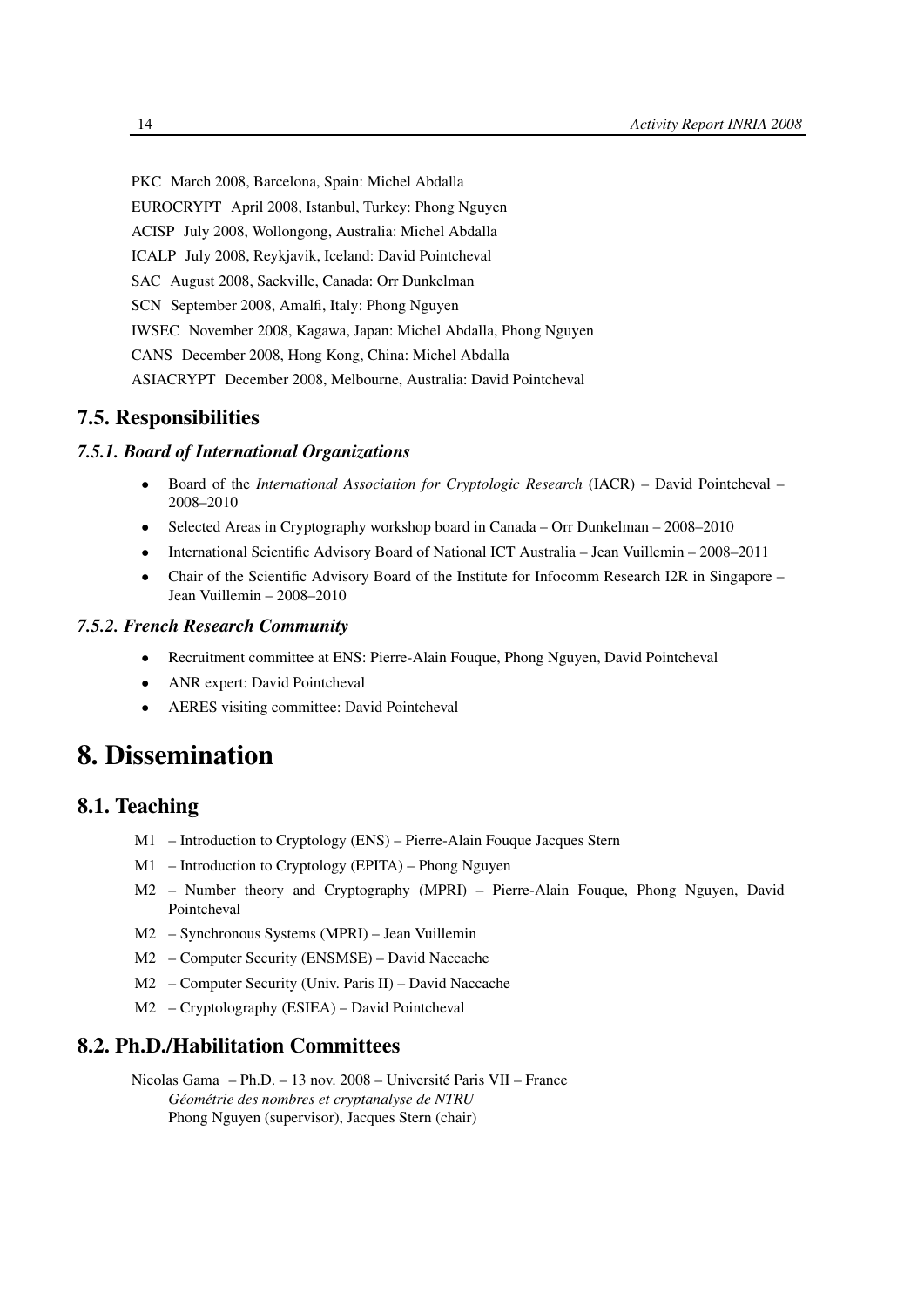- Thomas Peyrin Ph.D. 3 nov. 2008 Université Paris VII France *Analyse de fonctions de hachage cryptographiques* Pierre-Alain Fouque
- Eric Levieil Ph.D. 29 sept. 2008 Université Paris VII France *Contributions à l'étude cryptographique de protocoles et de primitives à clé secrète* Pierre-Alain Fouque, David Pointcheval (chair), Jacques Stern (supervisor)
- Thomas Sirvent Ph.D. 26 sep. 2008 Université de Rennes I France *Courbes elliptiques et applications à la diffusion numérique sécurisée* David Pointcheval (reviewer)
- Sébastien Zimmer Ph.D. 22 sep. 2008 École polytechnique France *Mécanismes cryptographiques pour la génération de clefs et l'authentification* Pierre-Alain Fouque, David Pointcheval (supervisor), Jacques Stern (chair)
- Aurélie Bauer Ph.D. 15 sep. 2008 Université Versailles Saint-Quentin-en-Yvelines France *Vers une généralisation rigoureuse des méthodes de Coppersmith pour la recherche de petites racines de polynômes* Phong Nguyen, Jacques Stern (chair)
- Hervé Chabanne Habiliation 27 apr. 2008 Université Paris VII France *Application de techniques cryptographiques à l'authentication biométrique* David Pointcheval, Jacques Stern (supervisor)

### 8.3. Participation to Workshops and Conferences

- <span id="page-18-0"></span>FSE February 2008, Lausanne, Switzerland, participants: Pierre-Alain Fouque, Phong Nguyen, Damien Vergnaud; Charles Bouillaguet, Gaëtan Leurent; Christophe de Cannière
- PKC Marc 2008, Barcelona, Spain, participants: Damien Vergnaud; Emeline Hufschmitt
- AsiaCCS March 2008, Tokyo, Japan, participants: Sébastien Zimmer
- TCC March 2008, New-York, USA, participants: Michel Abdalla; Georg Fuchsbauer
- CT-RSA April 2008, San Francisco, California, USA, participants: Michel Abdalla; Gaëtan Leurent; Orr Dunkelman
- Eurocrypt April 2008, Istanbul, Turkey, participants: Pierre-Alain Fouque, David Naccache, Phong Nguyen, David Pointcheval, Damien Vergnaud; Charles Bouillaguet, Céline Chevalier, Cécile Delerablée, Georg Fuchsbauer, Nicolas Gama, Malika Izabachène, Sébastien Zimmer; Christophe de Cannière, Orr Dunkelman, Emeline Hufschmitt
- STOC May 2008, Victoria, Canada, participants: Phong Nguyen; Nicolas Gama
- ACNS June 2008, New-York, USA, participants: Sébastien Zimmer
- SAC August 2008, Sackvill, Canada, participants: Charles Bouillaguet, Gaëtan Leurent, Sébastien Zimmer; Orr Dunkelman
- Crypto August 2008, Santa-Barbara, California, USA, participants: Michel Abdalla, Pierre-Alain Fouque, David Pointcheval; Charles Bouillaguet, Céline Chevalier, Cécile Delerablée, Gaëtan Leurent; Christophe de Cannière
- Pairing September 2008, London, UK, participants: Damien Vergnaud
- SCN September 2008, Amalfi, Italy, participants: Georg Fuchsbauer, Malika Izabachène
- CANS December 2008, Hong-Kong, participants: Malika Izabachène
- Asiacrypt December 2008, Melbourne, Australia, participants: Damien Vergnaud; Nicolas Gama; Orr Dunkelman
- Indocrypt December 2008, Kharagpur, India, participants: Orr Dunkelman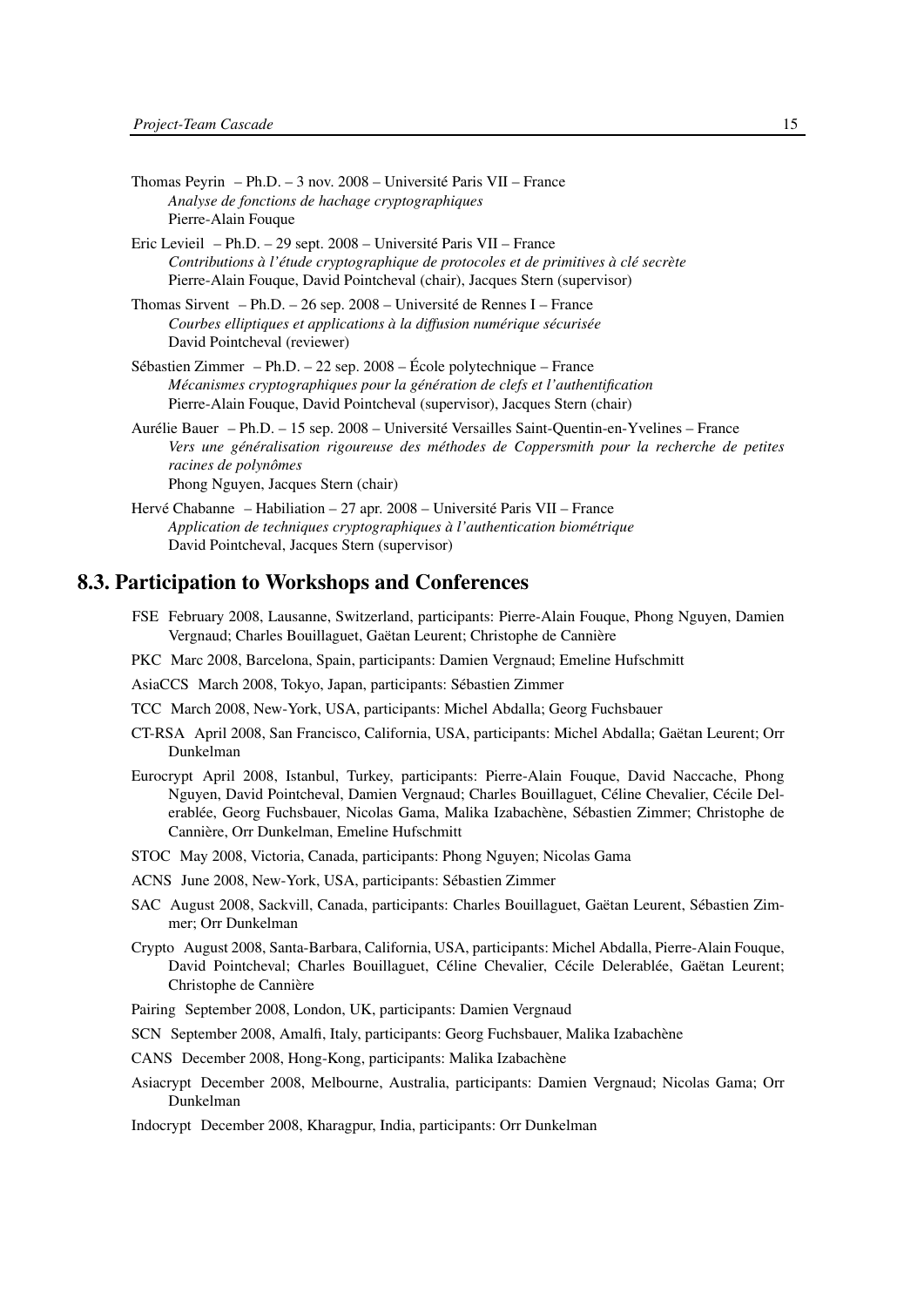Franco-Japanese Computer Security Workshop , December 2008, Tokyo, Japan, participants: Phong Nguyen; Georg Fuchsbauer

## 8.4. Seminar Presentations

<span id="page-19-0"></span>Georgia Tech , March, Atlanta, USA: Georg Fuchsbauer ECRYPT Summer School , May 2008, Crete, Greece: Michel Abdalla Rennes , June, Rennes, France: Orr Dunkelman Leuven , July, Leuven, Belgium: Orr Dunkelman IMDEA , July 2008, Madrid, Spain: Michel Abdalla ENPC , September, Marne la Vallée, France: David Pointcheval UFF Univ. , October 2008, Niterói, Rio de Janeiro, Brazil: Michel Abdalla Tsinghua Univ. , October, Beijing, China: David Pointcheval Univ. Bristol , November, Bristol, UK: Georg Fuchsbauer Wollongong , December, Wollongong, Australia: Orr Dunkelman

## 8.5. Distinctions

- <span id="page-19-1"></span>• Jean Stern has been distinguished "Doctor Honoris Causa" from the Military Technical Academy at Bucharest, in Romania
- Jean Stern has been distinguished "Officier de la Légion d'Honneur"
- Jean Vuillemin received from the Academy of Sciences the "Prix de la fondation EADS pour les sciences de l'informatique et de leurs applications"

## 8.6. Visiting Researchers

<span id="page-19-2"></span>Xavier Boyen Voltage Inc., California, USA Dario Catalano Univ. Catania, Italy Jonathan Katz Univ. Maryland, USA Adam O'Neill (Ph.D. Student) Georgia Tech., Atlanta, USA Oded Regev Univ. Tel Aviv, Israel Sharmila Devaselvi Selvaraj (Ph.D. Student) IIT Madras, India Adi Shamir Weizmann Inst., Rehovot, Israel Sreevivek Sivanandam (Ph.D. Student) IIT Madras, India

## <span id="page-19-3"></span>9. Bibliography

## Major publications by the team in recent years

- [1] M. ABDALLA, M. BELLARE, D. CATALANO, E. KILTZ, T. KOHNO, T. LANGE, J. MALONE-LEE, G. NEVEN, P. PAILLIER, H. SHI. *Searchable Encryption Revisited: Consistency Properties, Relation to Anonymous IBE, and Extensions, in "Journal of Cryptology", vol.* 21, n<sup>o</sup> 3, July 2008, p. 350–391.
- [2] B. BLANCHET, D. POINTCHEVAL. *Automated Security Proofs with Sequences of Games*, in "Advances in Cryptology – Proceedings of CRYPTO '06", Lecture Notes in Computer Science, vol. 4117, Springer, 2006, p. 538–554.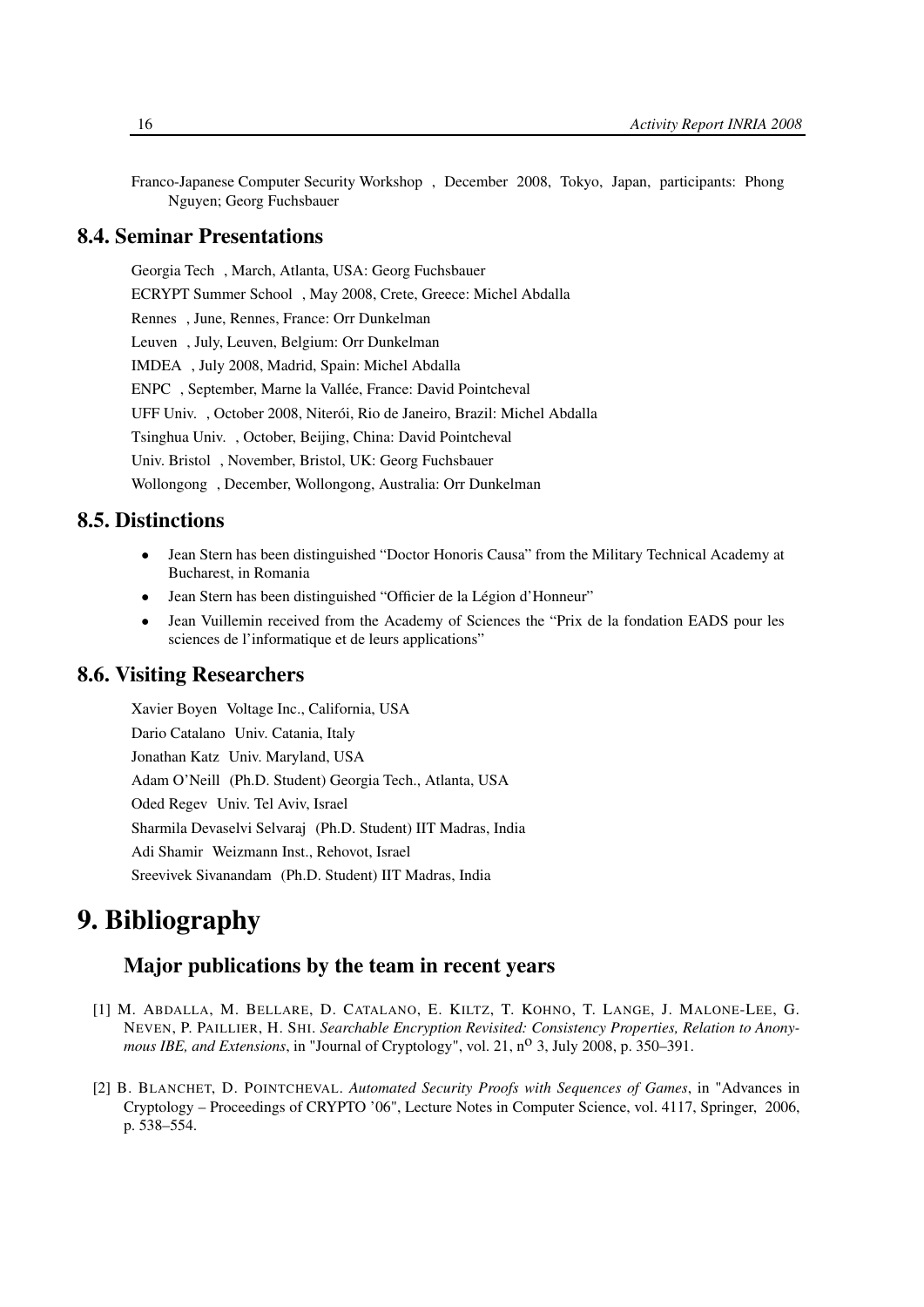- [3] D. CATALANO, D. POINTCHEVAL, T. PORNIN. *Trapdoor-Hard-to-Invert Isomorphism and their Application to Password-based Authentication*, in "Journal of Cryptology", vol. 20, n<sup>o</sup> 1, 2007, p. 115–149.
- [4] C. DELERABLÉE, D. POINTCHEVAL. *Dynamic Threshold Public-Key Encryption*, in "Advances in Cryptology – Proceedings of CRYPTO '08", Lecture Notes in Computer Science, vol. 5157, Springer, 2008, p. 317–334.
- [5] V. DUBOIS, P.-A. FOUQUE, A. SHAMIR, J. STERN. *Practical Cryptanalysis of SFLASH*, in "Advances in Cryptology – Proceedings of CRYPTO '07", Lecture Notes in Computer Science, vol. 4622, Springer, 2007, p. 1–12.
- [6] P.-A. FOUQUE, G. LEURENT, PHONG Q. NGUYEN. *Full Key-Recovery Attacks on HMAC/NMAC-MD4 and NMAC-MD5*, in "Advances in Cryptology – Proceedings of CRYPTO '07", Lecture Notes in Computer Science, vol. 4622, Springer, 2007, p. 13–30.
- [7] P.-A. FOUQUE, G. MACARIO-RAT, J. STERN. *Key Recovery on Hidden Monomial Multivariate Schemes*, in "Advances in Cryptology – Proceedings of EUROCRYPT '08", Lecture Notes in Computer Science, vol. 4965, Springer, 2008, p. 19–30.
- [8] E. FUJISAKI, T. OKAMOTO, D. POINTCHEVAL, J. STERN. *RSA–OAEP is Secure under the RSA Assumption*, in "Journal of Cryptology", vol. 17,  $n^{\circ}$  2, 2004, p. 81-104.
- [9] N. GAMA, P. Q. NGUYEN. *Finding Short Lattice Vectors within Mordell's Inequality*, in "Proc. 40th ACM Symposium on the Theory of Computing (STOC '08)", ACM, 2008, p. 207–216.
- [10] D. NACCACHE, N. SMART, J. STERN. *Projective Coordinates Leak*, in "Advances in Cryptology Proceedings of EUROCRYPT '04", Lecture Notes in Computer Science, vol. 3027, Springer, 2004, p. 257–267.
- [11] P. Q. NGUYEN, O. REGEV. *Learning a Parallelepiped: Cryptanalysis of GGH and NTRU Signatures*, in "Advances in Cryptology – Proceedings of EUROCRYPT '06", Lecture Notes in Computer Science, vol. 4004, Springer, 2006, p. 215–233.
- [12] P. Q. NGUYEN, D. STEHLÉ. *LLL on the Average*, in "Proceedings of the 7th International Algorithmic Number Theory Symposium (ANTS-VII)", Lecture Notes in Computer Science, vol. 4076, Springer, 2006, p. 238–256.

#### Year Publications

#### Articles in International Peer-Reviewed Journal

- [13] M. ABDALLA, J. H. AN, M. BELLARE, C. NAMPREMPRE. *From Identification to Signatures via the Fiat-Shamir Transform: Necessary and Sufficient Conditions for Security and Forward-Security*, in "IEEE Transactions on Information Theory", vol. 54,  $n^{\circ}$  8, August 2008, p. 3631–3646.
- [14] M. ABDALLA, M. BELLARE, D. CATALANO, E. KILTZ, T. KOHNO, T. LANGE, J. MALONE-LEE, G. NEVEN, P. PAILLIER, H. SHI. *Searchable Encryption Revisited: Consistency Properties, Relation to Anonymous IBE, and Extensions*, in "Journal of Cryptology", vol. 21, n<sup>o</sup> 3, July 2008, p. 350–391.
- [15] M. ABDALLA, E. KILTZ, G. NEVEN. *Generalized Key Delegation for Hierarchical Identity-Based Encryption*, in "IET Information Security", vol. 2,  $n^0$  3, September 2008, p. 67–78.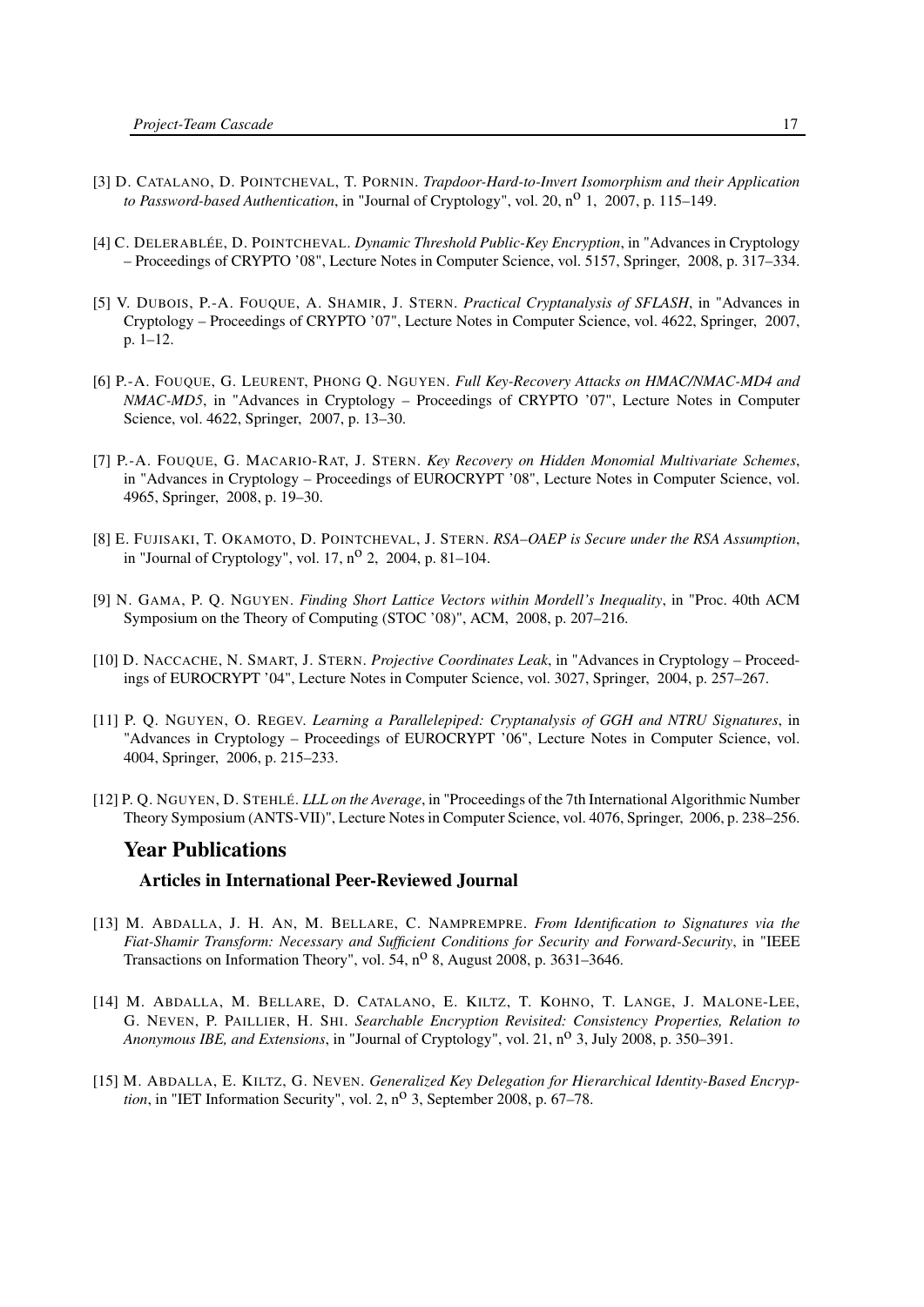- [16] T. CLAVEIROLE, M. DIAS DE AMORIM, M. ABDALLA, Y. VINIOTIS. *Securing Wireless Sensor Networks* Against Aggregator Compromises, in "IEEE Communications Magazine", vol. 46, n<sup>o</sup> 4, April 2008, p. 134–141.
- [17] D. COPPERSMITH, J.-S. CORON, F. GRIEU, S. HALEVI, C. S. JUTLA, D. NACCACHE, J. P. STERN. *Cryptanalysis of ISO/IEC 9796-1*, in "Journal of Cryptology", vol. 21, n<sup>o</sup> 1, 2008, p. 27–51.
- [18] O. DUNKELMAN, N. KELLER. *Treatment of the Initial Value in Time-Memory-Data Tradeoff Attacks on Stream Ciphers*, in "Information Processing Letters", vol. 107, n<sup>o</sup> 5, 2008, p. 133–137.
- [19] G. LEURENT. *Practical key-recovery attack against APOP, an MD5-based challenge-response authentication*, in "International Journal of Applied Cryptography", vol. 1,  $n^0$  1, 2008, p. 32–46.
- [20] P. Q. NGUYEN, O. REGEV. *Learning a Parallelepiped: Cryptanalysis of GGH and NTRU Signatures*, in "J. of Cryptology", Published online: 11 November 2008. Printed version to appear, 2008.
- [21] P. Q. NGUYEN, D. STEHLÉ. *Low-Dimensional Lattice Basis Reduction Revisited*, in "ACM Transactions on Algorithms", To appear, 2008.
- [22] P. Q. NGUYEN, T. VIDICK. *Sieve Algorithms for the Shortest Vector Problem are Practical*, in "J. of Mathematical Cryptology", vol. 2,  $n^0$  2, 2008.
- [23] D. VERGNAUD. *Mesure d'indépendance linéaire de carrés de périodes et quasi-périodes de courbes elliptiques.*, in "J. Number Theory", To appear, 2008.
- [24] D. VERGNAUD. *New Extensions of Pairing-based Signatures into Universal (Multi) Designated Verifier Signatures.*, in "Int. J. Found. Comput. Sci.", To appear, 2008.

#### International Peer-Reviewed Conference/Proceedings

- [25] M. ABDALLA, D. CATALANO, C. CHEVALIER, D. POINTCHEVAL. *Efficient Two-Party Password-Based Key Exchange Protocols in the UC Framework*, in "The Cryptographers' Track at RSA Conference '08 (CT-RSA '08)", Lecture Notes in Computer Science, vol. 4964, Springer, 2008, p. 335–351.
- [26] M. ABDALLA, M. IZABACHÈNE, D. POINTCHEVAL. *Anonymous and Transparent Gateway-based Password-Authenticated Key Exchange*, in "The 7th International Conference on Cryptology and Network Security (CANS '08)", Lecture Notes in Computer Science, vol. 5339, Springer, 2008, p. 133–148.
- [27] E. ANDREEVA, C. BOUILLAGUET, P.-A. FOUQUE, J. J. HOCH, J. KELSEY, A. SHAMIR, S. ZIMMER. *Second Preimage Attacks on Dithered Hash Functions*, in "Advances in Cryptology - Proceedings of EURO-CRYPT '08", Lecture Notes in Computer Science, vol. 4965, Springer, 2008, p. 270–288.
- [28] C. BOUILLAGUET, P.-A. FOUQUE. *Analysis of the Collision Resistance of Radiogatun using Algebraic Techniques*, in "Selected Area in Cryptography '08 (SAC '08)", Lecture Notes in Computer Science, Springer, 2008, -.
- [29] E. BRESSON, J. MONNERAT, D. VERGNAUD. *Separation Results on the "One-More" Computational Problems*, in "Topics in Cryptology - CT-RSA 2008, The Cryptographers' Track at the RSA Conference 2008,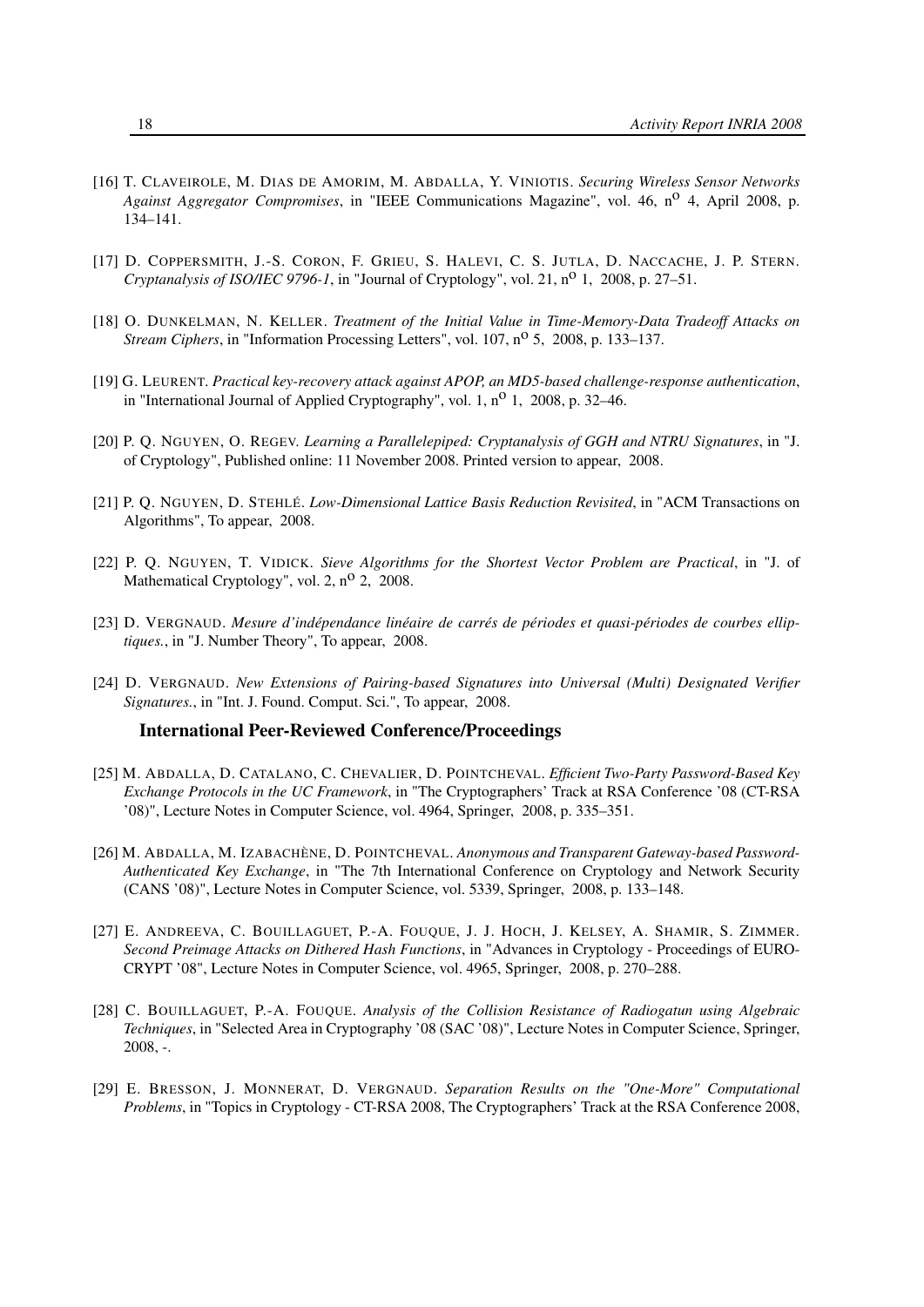San Francisco, CA, USA, April 8-11, 2008. Proceedings", T. MALKIN (editor), Lecture Notes in Computer Science, vol. 4964, Springer, 2008, p. 71-87.

- [30] C. DE CANNIÈRE, Ö. KÜÇÜK, B. PRENEEL. *Analysis of Grain's Initialization Algorithm*, in "Proceedings of AFRICACRYPT '08", Lecture Notes in Computer Science, vol. 5023, Springer, 2008, p. 276–289.
- [31] C. DE CANNIÈRE, C. RECHBERGER. *Preimages for Reduced SHA-0 and SHA-1*, in "Advances in Cryptology - Proceedings of CRYPTO '08", Lecture Notes in Computer Science, vol. 5157, Springer, 2008, p. 179–202.
- [32] C. DELERABLÉE, D. POINTCHEVAL. *Dynamic Threshold Public-Key Encryption*, in "Advances in Cryptology - Proceedings of CRYPTO '08", Lecture Notes in Computer Science, vol. 5157, Springer, 2008, p. 317–334.
- [33] O. DUNKELMAN, S. INDESTEEGE, N. KELLER. *Differential-Linear Attack on 12-Round Serpent*, in "Proceedings of INDOCRYPT '08", Lecture Notes in Computer Science, springer, 2008.
- [34] O. DUNKELMAN, N. KELLER. *A New Attack on the LEX Stream Cipher*, in "Advances in Cryptology Proceedings of ASIACRYPT '08", Lecture Notes in Computer Science, springer, 2008.
- [35] O. DUNKELMAN, N. KELLER. *An Improved Impossible Differential Attack on MISTY1*, in "Advances in Cryptology - Proceedings of ASIACRYPT '08", Lecture Notes in Computer Science, springer, 2008.
- [36] P.-A. FOUQUE, G. LEURENT. *Cryptanalysis of a Hash Function Based on Quasi-cyclic Codes*, in "The Cryptographers' Track at RSA Conference '08 (CT-RSA '08)", Lecture Notes in Computer Science, vol. 4964, Springer, 2008, p. 19–35.
- [37] P.-A. FOUQUE, G. MACARIO-RAT, L. PERRET, J. STERN. *Total Break of the l-IC Signature Scheme*, in "Conference on Practice and Theory in Public-Key Cryptography (PKC '08)", Lecture Notes in Computer Science, vol. 4939, Springer, 2008, p. 1–17.
- <span id="page-22-0"></span>[38] P.-A. FOUQUE, G. MACARIO-RAT, J. STERN. *Key Recovery on Hidden Monomial Multivariate Schemes*, in "Advances in Cryptology - Proceedings of EUROCRYPT '08", Lecture Notes in Computer Science, vol. 4965, Springer, 2008, p. 19–30.
- [39] P.-A. FOUQUE, G. MARTINET, F. VALETTE, S. ZIMMER. *On the Security of the CCM Encryption Mode and of a Slight Variant*, in "Conference on Applied Cryptography and Network Security (ACNS '08)", Lecture Notes in Computer Science, vol. 5037, Springer, 2008, p. 411–428.
- [40] P.-A. FOUQUE, D. POINTCHEVAL, S. ZIMMER. *HMAC is a Randomness Extractor and Applications to TLS*, in "Proceedings of the 3rd ACM Symposium on InformAtion, Computer and Communications Security (AsiaCCS '08)", ACM Press, 2008, p. 21–32.
- [41] P.-A. FOUQUE, D. RÉAL, F. VALETTE, M. DRISSI. *The Carry Leakage on the Randomized Exponent Countermeasure*, in "Cryptographic Hardware and Embedded Systems '08 (CHES '08)", Lecture Notes in Computer Science, vol. 5154, Springer, 2008, p. 198-213.
- [42] P.-A. FOUQUE, J. STERN, S. ZIMMER. *Cryptanalysis of Tweaked Versions of SMASH and Reparation*, in "Selected Area in Cryptography '08 (SAC '08)", Lecture Notes in Computer Science, Springer, 2008, -.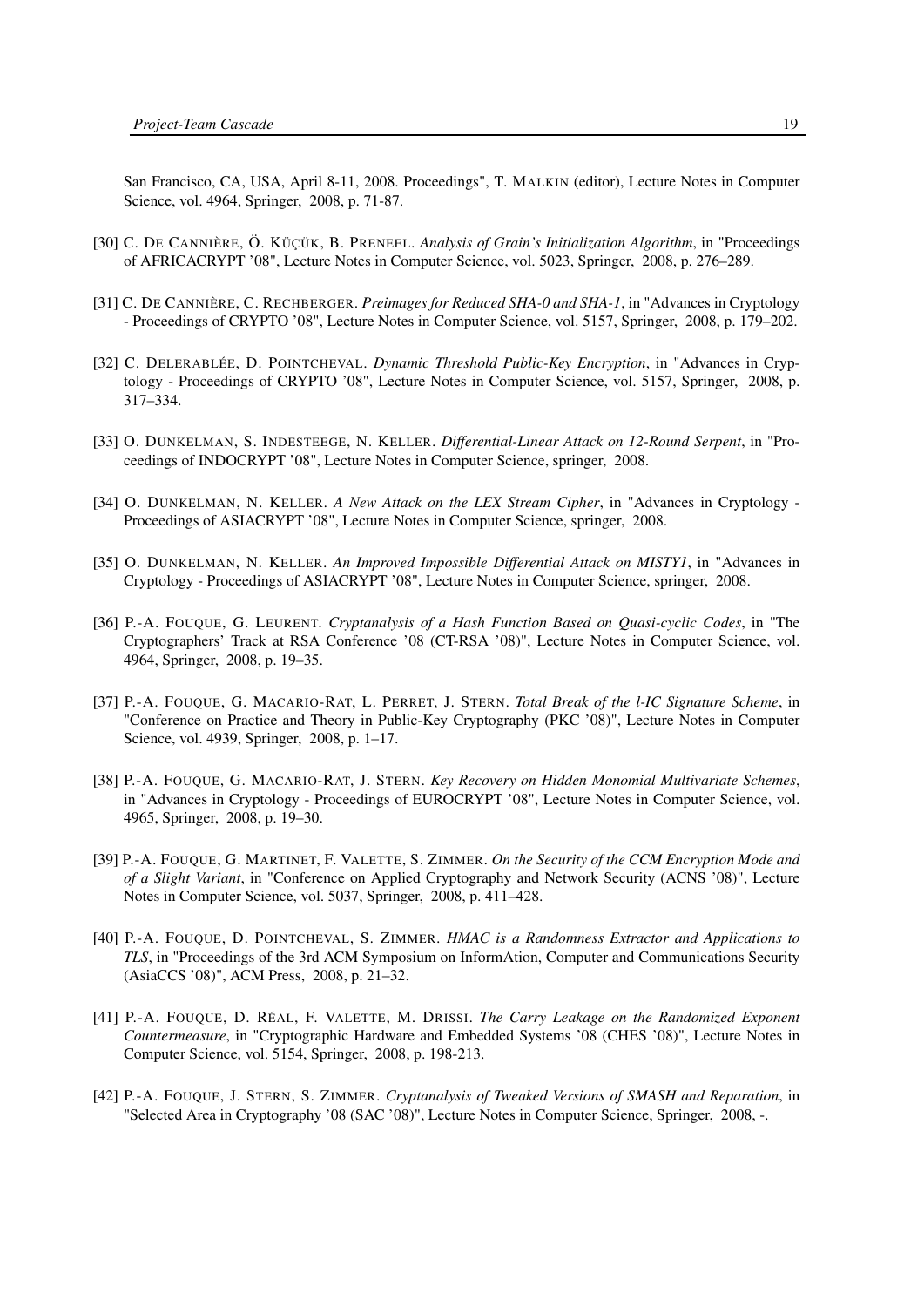- [43] G. FUCHSBAUER, D. POINTCHEVAL. *Anonymous Proxy Signatures*, in "The 6th Conference on Security in Communication Networks (SCN '08)", Lecture Notes in Computer Science, vol. 5229, Springer, 2008, p. 201–217.
- [44] N. GAMA, P. Q. NGUYEN. *Finding Short Lattice Vectors within Mordell's Inequality*, in "Proc. 40th ACM Symposium on the Theory of Computing (STOC '08)", ACM, 2008, p. 207–216.
- [45] N. GAMA, P. Q. NGUYEN. *Predicting Lattice Reduction*, in "Advances in Cryptology Proc. EUROCRYPT '08", Lecture Notes in Computer Science, vol. 4965, Springer, 2008, p. 31-51.
- [46] M. IZABACHÈNE, D. POINTCHEVAL. *New Anonymity Notions for Identity-Based Encryption*, in "The 6th Conference on Security in Communication Networks (SCN '08)", Lecture Notes in Computer Science, vol. 5229, Springer, 2008, p. 375–391.
- [47] N. K. JIQIANG LU, J. KIM. *New Impossible Differential Attacks on AES*, in "Proceedings of INDOCRYPT '08", Lecture Notes in Computer Science, springer, 2008.
- [48] G. LEURENT. *MD4 is Not One-Way*, in "FSE '08", Lecture Notes in Computer Science, vol. 5086, Springer, 2008, p. 412–428.
- [49] E. LEVIEIL, D. NACCACHE. *Cryptographic Test Correction*, in "Public Key Cryptography (PKC '08)", vol. 4939, Springer, 2008, p. 85-100.
- [50] B. LIBERT, D. VERGNAUD. *Multi-use unidirectional proxy re-signatures.*, in "Proceedings of the 2008 ACM Conference on Computer and Communications Security, CCS 2008", P. NING, P. F. SYVERSON, S. JHA (editors), ACM, 2008, p. 511–520.
- [51] B. LIBERT, D. VERGNAUD. *Tracing Malicious Proxies in Proxy Re-Encryption.*, in "Pairing-Based Cryptography (Pairing '08)", Lecture Notes in Computer Science, vol. 5209, Springer, 2008, p. 332–353.
- [52] B. LIBERT, D. VERGNAUD. *Unidirectional Chosen-Ciphertext Secure Proxy Re-encryption*, in "Public Key Cryptography (PKC '08)", Lecture Notes in Computer Science, vol. 4939, Springer, 2008, p. 360-379.
- [53] D. POINTCHEVAL, S. ZIMMER. *Multi-Factor Authenticated Key Exchange*, in "Conference on Applied Cryptography and Network Security (ACNS '08)", Lecture Notes in Computer Science, vol. 5037, Springer, 2008, p. 277–295.
- [54] Q. TANG, J. BRINGER, H. CHABANNE, D. POINTCHEVAL. *A Formal Study of the Privacy Concerns in Biometric-based Remote Authentication Schemes*, in "The 4th Information Security Practice and Experience Conference (ISPEC '08)", Lecture Notes in Computer Science, vol. 4991, Springer, 2008, p. 56–70.

#### Scientific Books (or Scientific Book chapters)

[55] P. Q. NGUYEN. *Public-Key Cryptanalysis*, I. LUENGO (editor), Contemporary Mathematics, To appear, AMS–RSME, 2008.

#### Other Publications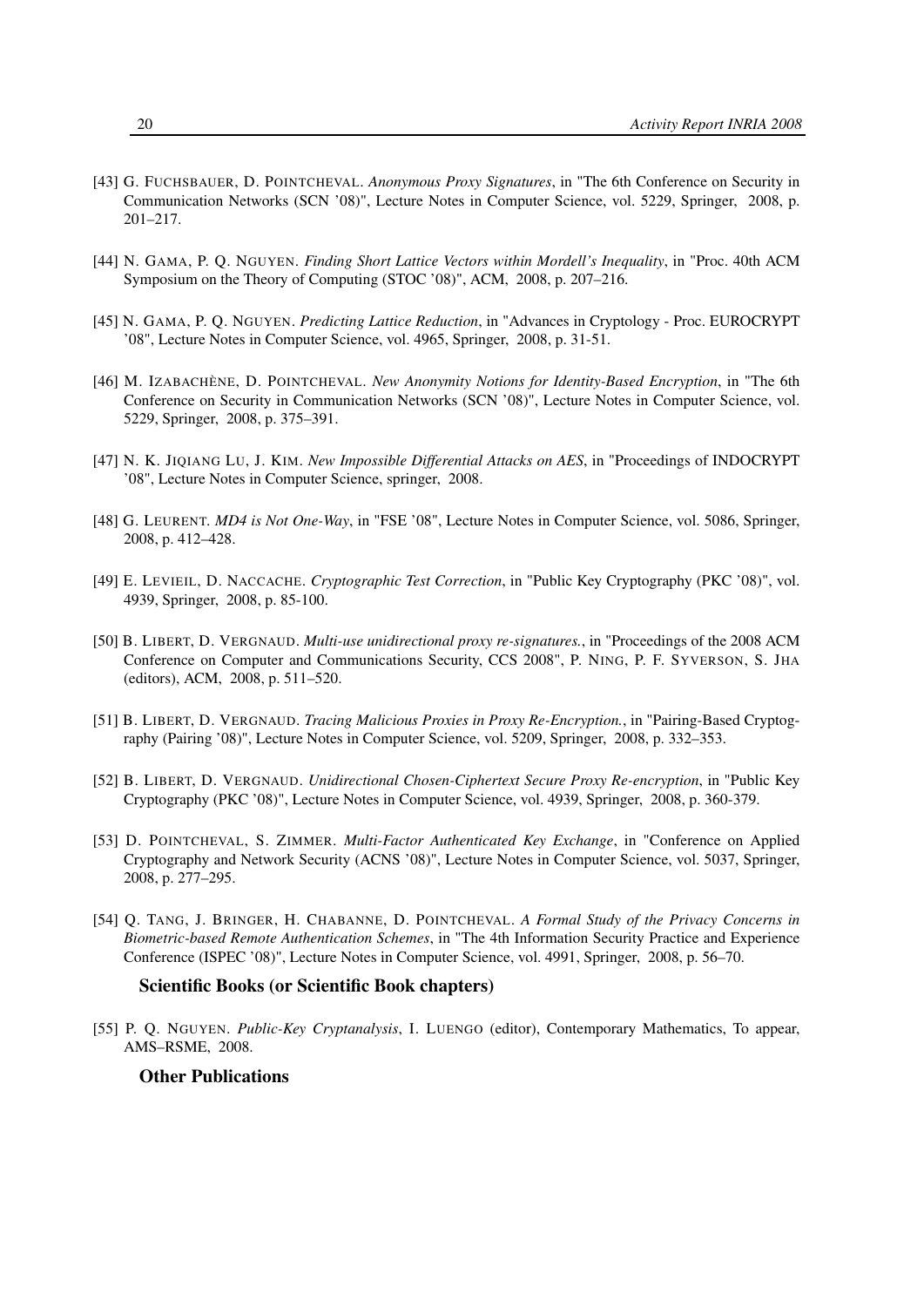- [56] O. DUNKELMAN. *Hash Functions As You Like It*, in "TaiWan Information Security Center (TWISC) 2008", 2008.
- [57] O. DUNKELMAN. *Hash Functions Much Ado about Something*, in "Elliptic Curves Cryptography 2008", 2008.
- [58] O. DUNKELMAN. *New Hash Function Proposals*, in "TaiWan Information Security Center (TWISC) 2008", 2008.
- [59] O. DUNKELMAN. *Re-visiting HAIFA and why you should visit too*, in "Hash functions in cryptology: theory and practice (Lorentz Center)", 2008.
- [60] O. DUNKELMAN. *Related-Key Attacks*, in "3rd ECRYPT PhD SUMMER SCHOOL Advanced Topics in Cryptography", 2008.

### References in notes

- <span id="page-24-2"></span>[61] M. BELLARE. *Practice-Oriented Provable-Security (Invited Lecture)*, in "ISW'97: 1st International Workshop on Information Security", E. OKAMOTO, G. I. DAVIDA, M. MAMBO (editors), Lecture Notes in Computer Science, vol. 1396, Springer-Verlag, Berlin, Germany, September 1997, p. 221–231.
- <span id="page-24-4"></span>[62] M. BELLARE, D. POINTCHEVAL, P. ROGAWAY. *Authenticated Key Exchange Secure against Dictionary Attacks*, in "Advances in Cryptology – EUROCRYPT 2000, Bruges, Belgium", B. PRENEEL (editor), Lecture Notes in Computer Science, vol. 1807, Springer-Verlag, Berlin, Germany, May 14–18, 2000, p. 139–155.
- <span id="page-24-6"></span>[63] M. BELLARE, P. ROGAWAY. *The Security of Triple Encryption and a Framework for Code-Based Game-Playing Proofs*, in "Advances in Cryptology – EUROCRYPT 2006, St. Petersburg, Russia", S. VAUDENAY (editor), Lecture Notes in Computer Science, vol. 4004, Springer-Verlag, Berlin, Germany, May 28 – June 1, 2006, p. 409–426.
- <span id="page-24-3"></span>[64] M. BELLARE, P. ROGAWAY. *Random Oracles are Practical: A Paradigm for Designing Efficient Protocols*, in "ACM CCS 93: 1st Conference on Computer and Communications Security, Fairfax, Virginia, USA", V. ASHBY (editor), ACM Press, November 3–5, 1993, p. 62–73.
- <span id="page-24-1"></span>[65] M. BELLARE, P. ROGAWAY. *The Exact Security of Digital Signatures: How to Sign with RSA and Rabin*, in "Advances in Cryptology – EUROCRYPT'96, Saragossa, Spain", U. M. MAURER (editor), Lecture Notes in Computer Science, vol. 1070, Springer-Verlag, Berlin, Germany, May 12–16, 1996, p. 399–416.
- <span id="page-24-7"></span>[66] E. BIHAM, R. CHEN, A. JOUX, P. CARRIBAULT, C. LEMUET, W. JALBY. *Collisions of SHA-0 and Reduced SHA-1.*, in "Eurocrypt '05", LNCS 3494, Springer-Verlag, Berlin, 2005, p. 36–57.
- <span id="page-24-5"></span>[67] D. R. L. BROWN. *The Exact Security of ECDSA*, January 2001, [http://grouper.ieee.org/groups/1363/,](http://grouper.ieee.org/groups/1363/) Contributions to IEEE P1363a.
- <span id="page-24-0"></span>[68] B. CHOR, R. L. RIVEST. *A Knapsack Type Public Key Cryptosystem Based On Arithmetic in Finite Fields*, in "Advances in Cryptology – CRYPTO'84, Santa Barbara, CA, USA", G. R. BLAKLEY, D. CHAUM (editors), Lecture Notes in Computer Science, vol. 196, Springer-Verlag, Berlin, Germany, August 19–23, 1985, p. 54–65.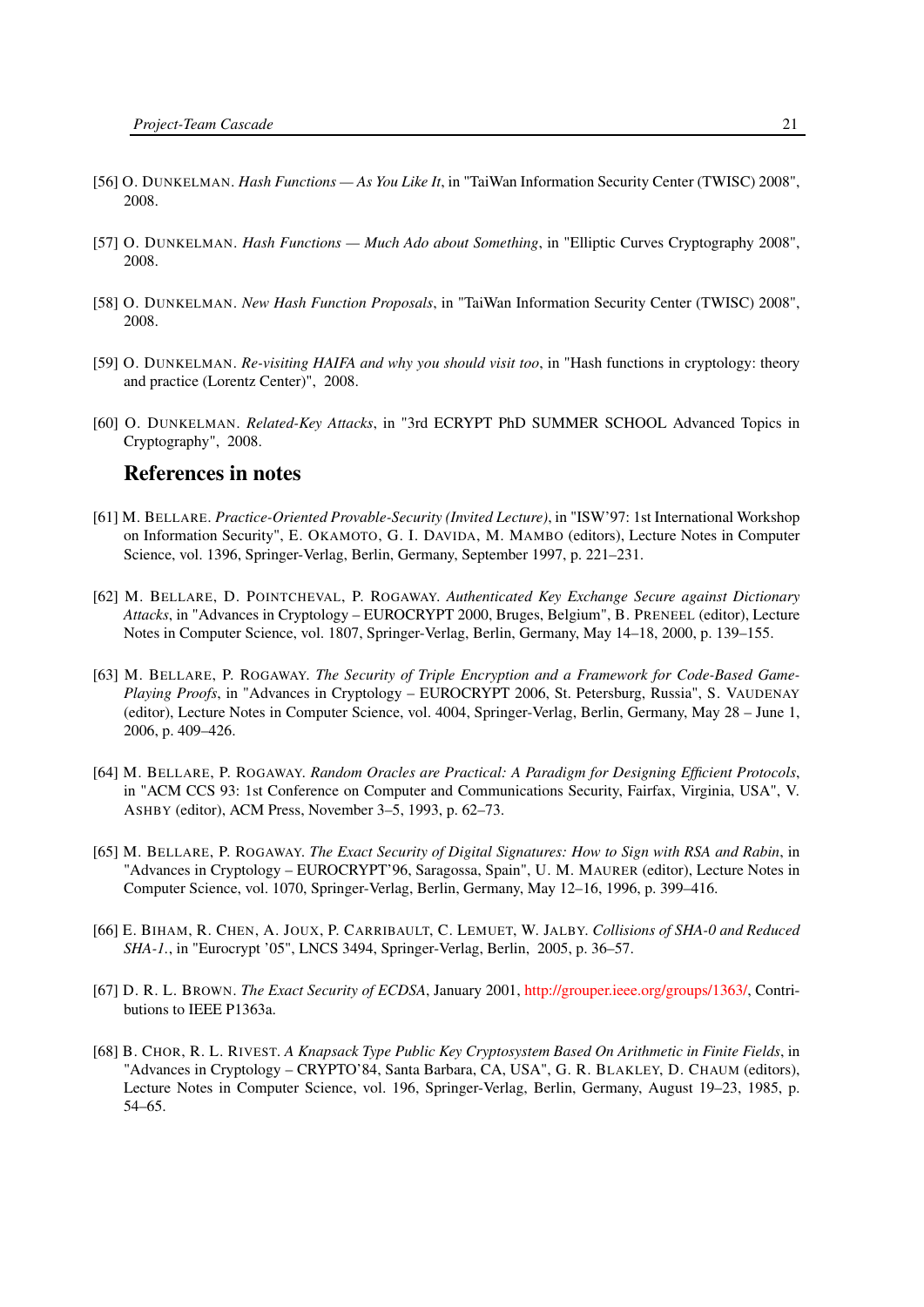- <span id="page-25-0"></span>[69] W. DIFFIE, M. E. HELLMAN. *New Directions in Cryptography*, in "IEEE Transactions on Information Theory", vol. 22,  $n^{O}$  6, 1976, p. 644–654.
- <span id="page-25-3"></span>[70] V. DUBOIS, P. A. FOUQUE, A. SHAMIR, J. STERN. *Practical Cryptanalysis of SFLASH*, in "Advances in Cryptology – Proceedings of CRYPTO '07", Lecture Notes in Computer Science, Submitted, Springer, 2007.
- <span id="page-25-2"></span>[71] V. DUBOIS, P. A. FOUQUE, J. STERN. *Cryptanalysis of SFLASH with Slightly Modified Parameters*, in "Advances in Cryptology – Proceedings of EUROCRYPT '07", Lecture Notes in Computer Science, To appear, Springer, 2007.
- <span id="page-25-5"></span>[72] A. FIAT, A. SHAMIR. *How to Prove Yourself: Practical Solutions to Identification and Signature Problems*, in "Advances in Cryptology – CRYPTO'86, Santa Barbara, CA, USA", A. M. ODLYZKO (editor), Lecture Notes in Computer Science, vol. 263, Springer-Verlag, Berlin, Germany, August 1987, p. 186–194.
- <span id="page-25-7"></span>[73] E. FUJISAKI, T. OKAMOTO, D. POINTCHEVAL, J. STERN. *RSA–OAEP is Secure under the RSA Assumption*, in "Journal of Cryptology", vol. 17,  $n^{\circ}$  2, 2004, p. 81–104.
- <span id="page-25-8"></span>[74] N. GAMA, N. HOWGRAVE-GRAHAM, H. KOY, P. Q. NGUYEN. *Rankin's Constant and Blockwise Lattice Reduction*, in "Advances in Cryptology – Proceedings of CRYPTO '06", Lecture Notes in Computer Science, vol. 4117, Springer, 2006, p. 112-130.
- <span id="page-25-4"></span>[75] L. LAMPORT. *Constructing Digital Signatures from a One-Way Function*, Technical report, n<sup>o</sup> CSL 98, SRI Intl., 1979.
- <span id="page-25-1"></span>[76] T. MATSUMOTO, H. IMAI. *Public Quadratic Polynominal-Tuples for Efficient Signature-Verification and Message-Encryption*, in "Advances in Cryptology – EUROCRYPT'88, Davos, Switzerland", C. G. GÜNTHER (editor), Lecture Notes in Computer Science, vol. 330, Springer-Verlag, Berlin, Germany, May 25–27, 1988, p. 419–453.
- <span id="page-25-13"></span>[77] NIST. *Descriptions of SHA–256, SHA–384, and SHA–512*, October 2000, [http://www.nist.gov/sha/.](http://www.nist.gov/sha/)
- <span id="page-25-11"></span>[78] NIST. *Secure Hash Standard (SHS)*, Federal Information Processing Standards PUBlication 180, Draft, April 1993.
- <span id="page-25-12"></span>[79] NIST. *Secure Hash Standard (SHS)*, Federal Information Processing Standards PUBlication 180–1, April 1995.
- <span id="page-25-6"></span>[80] V. I. NECHAEV. *Complexity of a Determinate Algorithm for the Discrete Logarithm*, in "Mathematical Notes", vol. 55,  $n^{\circ}$  2, 1994, p. 165–172.
- <span id="page-25-9"></span>[81] P. Q. NGUYEN, D. STEHLÉ. *Floating-Point LLL Revisited*, in "Advances in Cryptology – Proceedings of EUROCRYPT '05", Lecture Notes in Computer Science, vol. 3494, Springer, 2005, p. 215–233.
- <span id="page-25-10"></span>[82] P. Q. NGUYEN, D. STEHLÉ. *Low-dimensional lattice basis reduction revisited*, in "Proceedings of the 6th International Algorithmic Number Theory Symposium, (ANTS-VI)", Lecture Notes in Computer Science, vol. 3076, Springer, 2004, p. 338–357.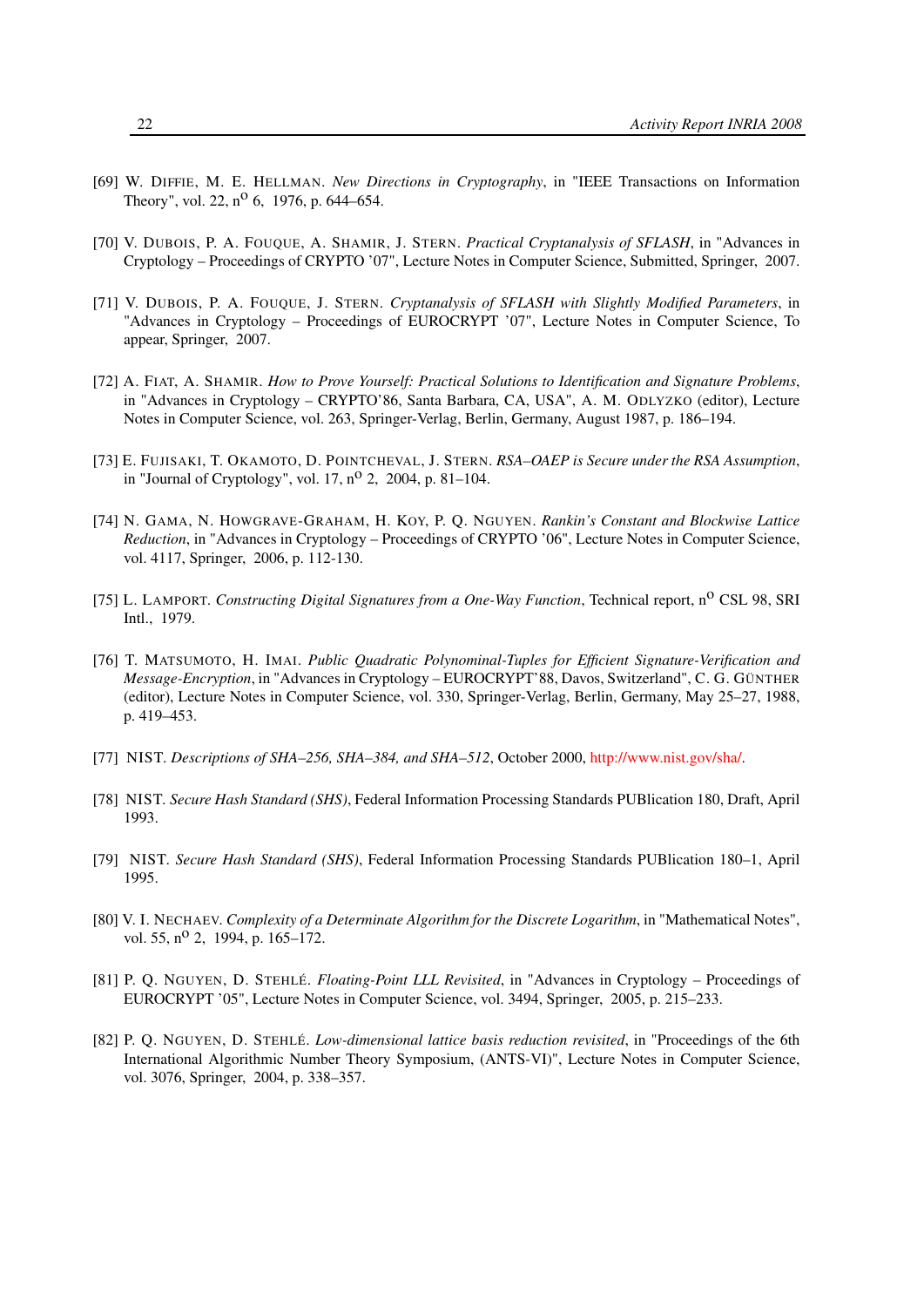- <span id="page-26-8"></span>[83] P. Q. NGUYEN, D. STEHLÉ. *LLL on the Average*, in "Proceedings of the 7th International Algorithmic Number Theory Symposium, (ANTS-VII)", Lecture Notes in Computer Science, vol. 4076, Springer, 2006, p. 238–256.
- <span id="page-26-11"></span>[84] J.-B. NOTE, J. VUILLEMIN. *Compiling synchronous kahn networks to efficient reconfigurable hardware*, Symposium in memory of Gilles Kahnn, Springer Verlag, 2007.
- <span id="page-26-12"></span>[85] J.-B. NOTE, J. VUILLEMIN. *Towards automatically compiling efficient fpga hardware*, International Workshop on Design and Functional Languages, IEEE, 2007, p. 115–124.
- <span id="page-26-4"></span>[86] K. OHTA, T. OKAMOTO. *On Concrete Security Treatment of Signatures Derived from Identification*, in "Advances in Cryptology – CRYPTO'98, Santa Barbara, CA, USA", H. KRAWCZYK (editor), Lecture Notes in Computer Science, vol. 1462, Springer-Verlag, Berlin, Germany, August 23–27, 1998, p. 354–369.
- <span id="page-26-3"></span>[87] J. PATARIN, L. GOUBIN, N. COURTOIS.  $C^*_{-+}$  and HM: Variations Around Two Schemes of T. Matsumoto and *H. Imai*, in "Advances in Cryptology – ASIACRYPT'98, Beijing, China", K. OHTA, D. PEI (editors), Lecture Notes in Computer Science, vol. 1514, Springer-Verlag, Berlin, Germany, October 18–22, 1998, p. 35–49.
- <span id="page-26-0"></span>[88] J. PATARIN. *Cryptoanalysis of the Matsumoto and Imai Public Key Scheme of Eurocrypt'88*, in "Advances in Cryptology – CRYPTO'95, Santa Barbara, CA, USA", D. COPPERSMITH (editor), Lecture Notes in Computer Science, vol. 963, Springer-Verlag, Berlin, Germany, August 27–31, 1995, p. 248–261.
- <span id="page-26-2"></span>[89] J. PATARIN. *Asymmetric Cryptography with a Hidden Monomial*, in "Advances in Cryptology – CRYPTO'96, Santa Barbara, CA, USA", N. KOBLITZ (editor), Lecture Notes in Computer Science, vol. 1109, Springer-Verlag, Berlin, Germany, August 18–22, 1996, p. 45–60.
- <span id="page-26-1"></span>[90] J. PATARIN. *Hidden Fields Equations (HFE) and Isomorphisms of Polynomials (IP): Two New Families of Asymmetric Algorithms*, in "Advances in Cryptology – EUROCRYPT'96, Saragossa, Spain", U. M. MAURER (editor), Lecture Notes in Computer Science, vol. 1070, Springer-Verlag, Berlin, Germany, May 12–16, 1996, p. 33–48.
- <span id="page-26-7"></span>[91] D. POINTCHEVAL. *« Provable Security for Public-Key Schemes »*, in "Advanced Course on Contemporary Cryptology", Advanced Courses CRM Barcelona, ISBN: 3-7643-7294-X (248 pages), Birkhäuser Publishers, Basel, June 2005, p. 133–189.
- <span id="page-26-10"></span>[92] R. RIVEST. *The MD4 Message-Digest Algorithm*, RFC 1320, The Internet Engineering Task Force, April 1992.
- <span id="page-26-9"></span>[93] R. RIVEST. *The MD5 Message-Digest Algorithm*, RFC 1321, The Internet Engineering Task Force, April 1992.
- <span id="page-26-6"></span>[94] V. SHOUP. *Sequences of games: a tool for taming complexity in security proofs*, Cryptology ePrint Archive 2004/332, 2004.
- <span id="page-26-5"></span>[95] V. SHOUP. *Lower Bounds for Discrete Logarithms and Related Problems*, in "Advances in Cryptology – EUROCRYPT'97, Konstanz, Germany", W. FUMY (editor), Lecture Notes in Computer Science, vol. 1233, Springer-Verlag, Berlin, Germany, May 11–15, 1997, p. 256–266.